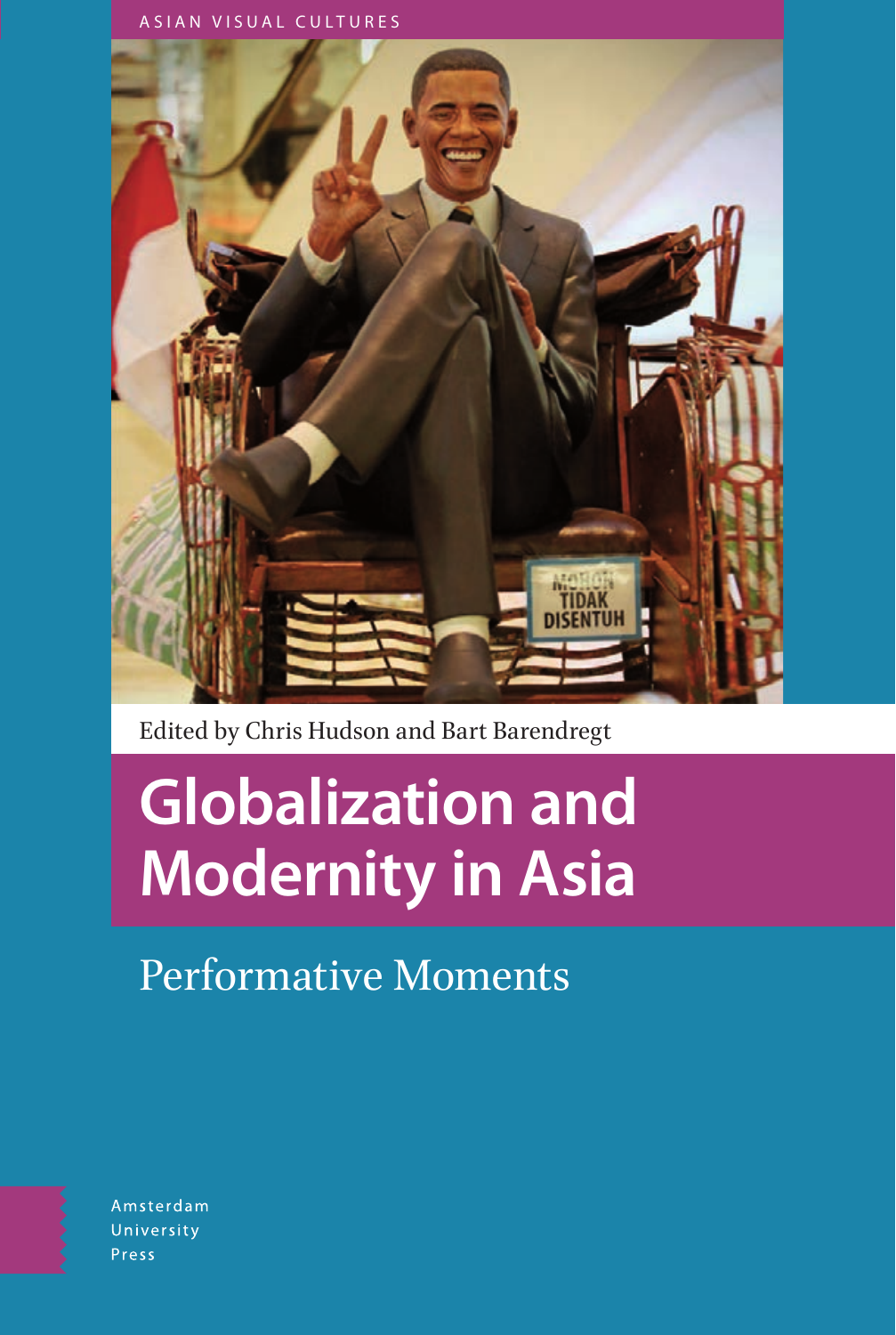Globalization and Modernity in Asia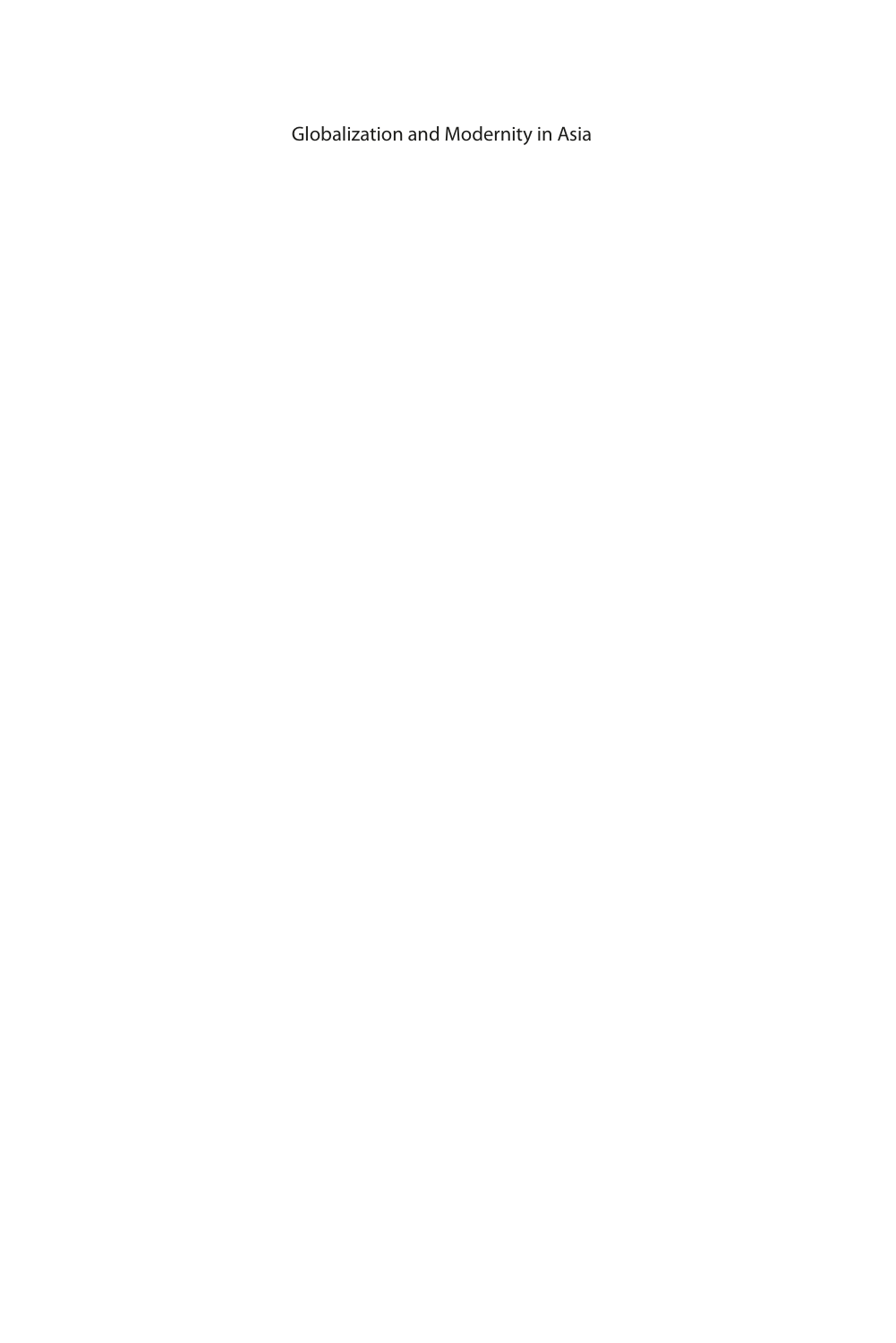### **Asian Visual Cultures**

This series focuses on visual cultures that are produced, distributed and consumed in Asia and by Asian communities worldwide. Visual cultures have been implicated in creative policies of the state and in global cultural networks (such as the art world, film festivals and the Internet), particularly since the emergence of digital technologies. Asia is home to some of the major film, television and video industries in the world, while Asian contemporary artists are selling their works for record prices at the international art markets. Visual communication and innovation is also thriving in transnational networks and communities at the grass-roots level. Asian Visual Cultures seeks to explore how the texts and contexts of Asian visual cultures shape, express and negotiate new forms of creativity, subjectivity and cultural politics. It specifically aims to probe into the political, commercial and digital contexts in which visual cultures emerge and circulate, and to trace the potential of these cultures for political or social critique. It welcomes scholarly monographs and edited volumes in English by both established and early-career researchers.

#### *Series Editors*

Jeroen de Kloet, University of Amsterdam, The Netherlands Edwin Jurriëns, The University of Melbourne, Australia

#### *Editorial Board*

Gaik Cheng Khoo, University of Nottingham, United Kingdom Helen Hok-Sze Leung, Simon Fraser University, Canada Larissa Hjorth, RMIT University, Melbourne, Australia Amanda Rath, Goethe University, Frankfurt, Germany Anthony Fung, Chinese University of Hong Kong Lotte Hoek, Edinburgh University, United Kingdom Yoshitaka Mori, Tokyo National University of Fine Arts and Music, Japan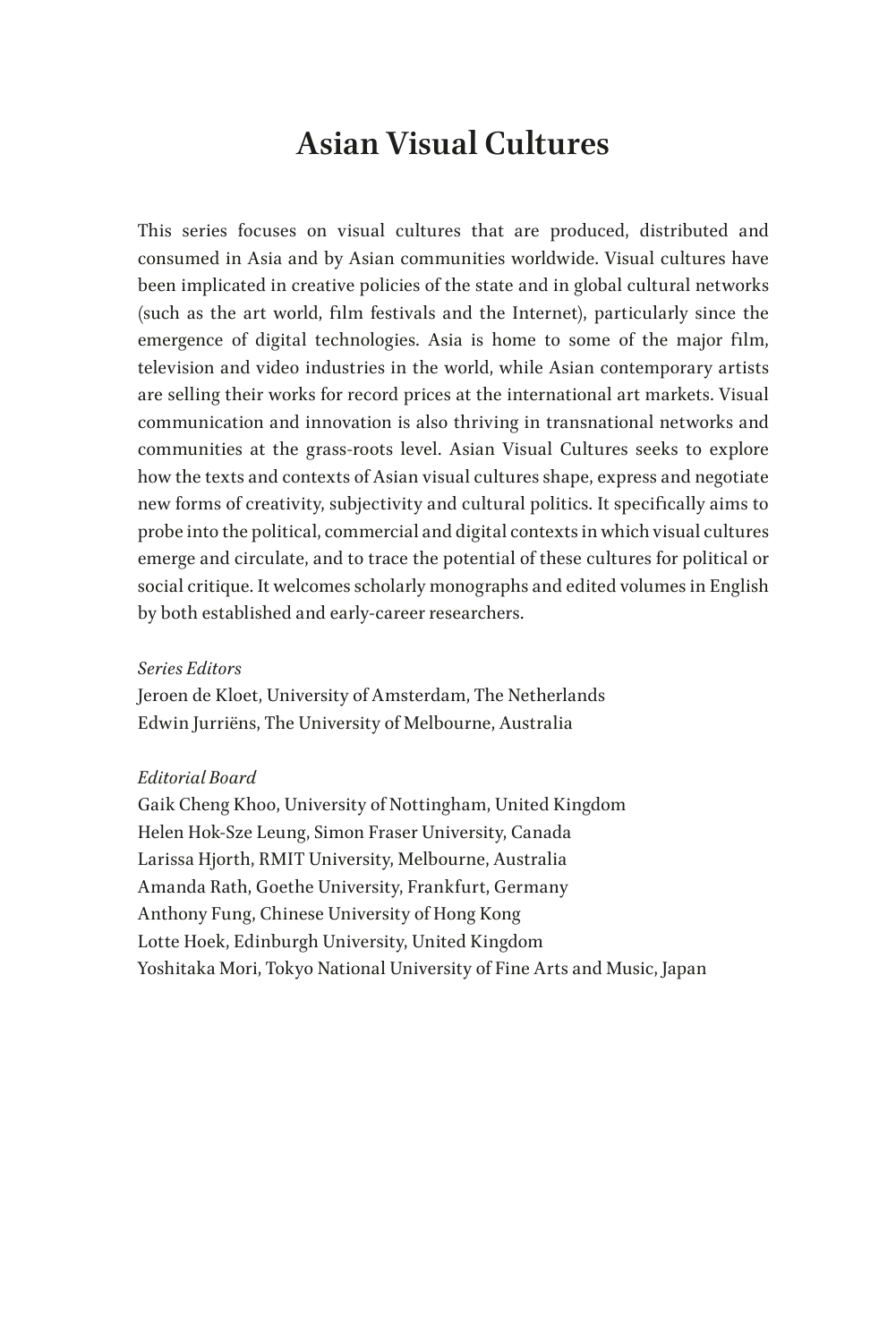# Globalization and Modernity in Asia

*Performative Moments*

*Edited by Chris Hudson and Bart Barendregt*

Amsterdam University Press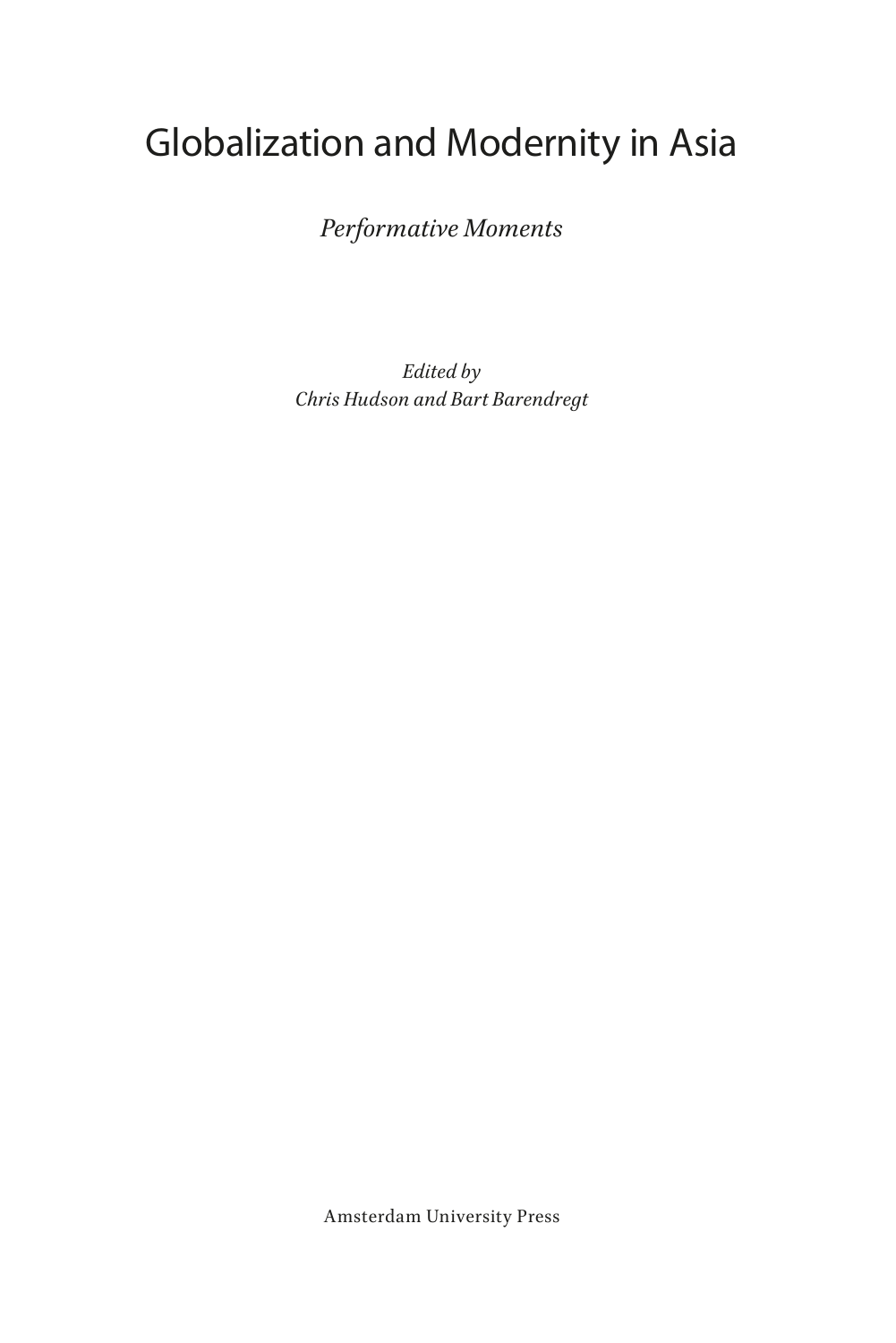Cover illustration: 'Membuat Obama dan Perdamaian yang dibuat-buat' (2009); fibreglass and painted becak. The sign on the becak reads: 'Please do not touch'.

Cover design: Coördesign, Leiden Lay-out: Crius Group, Hulshout

| ISBN   | 978 94 6298 112 6       |
|--------|-------------------------|
| e-ISBN | 978 90 4853 069 4 (pdf) |
| DOI    | 10.5117/9789462981126   |
| NUR    | 630                     |

© Chris Hudson & Bart Barendregt / Amsterdam University Press B.V., Amsterdam 2018

All rights reserved. Without limiting the rights under copyright reserved above, no part of this book may be reproduced, stored in or introduced into a retrieval system, or transmitted, in any form or by any means (electronic, mechanical, photocopying, recording or otherwise) without the written permission of both the copyright owner and the author of the book.

Every effort has been made to obtain permission to use all copyrighted illustrations reproduced in this book. Nonetheless, whosoever believes to have rights to this material is advised to contact the publisher.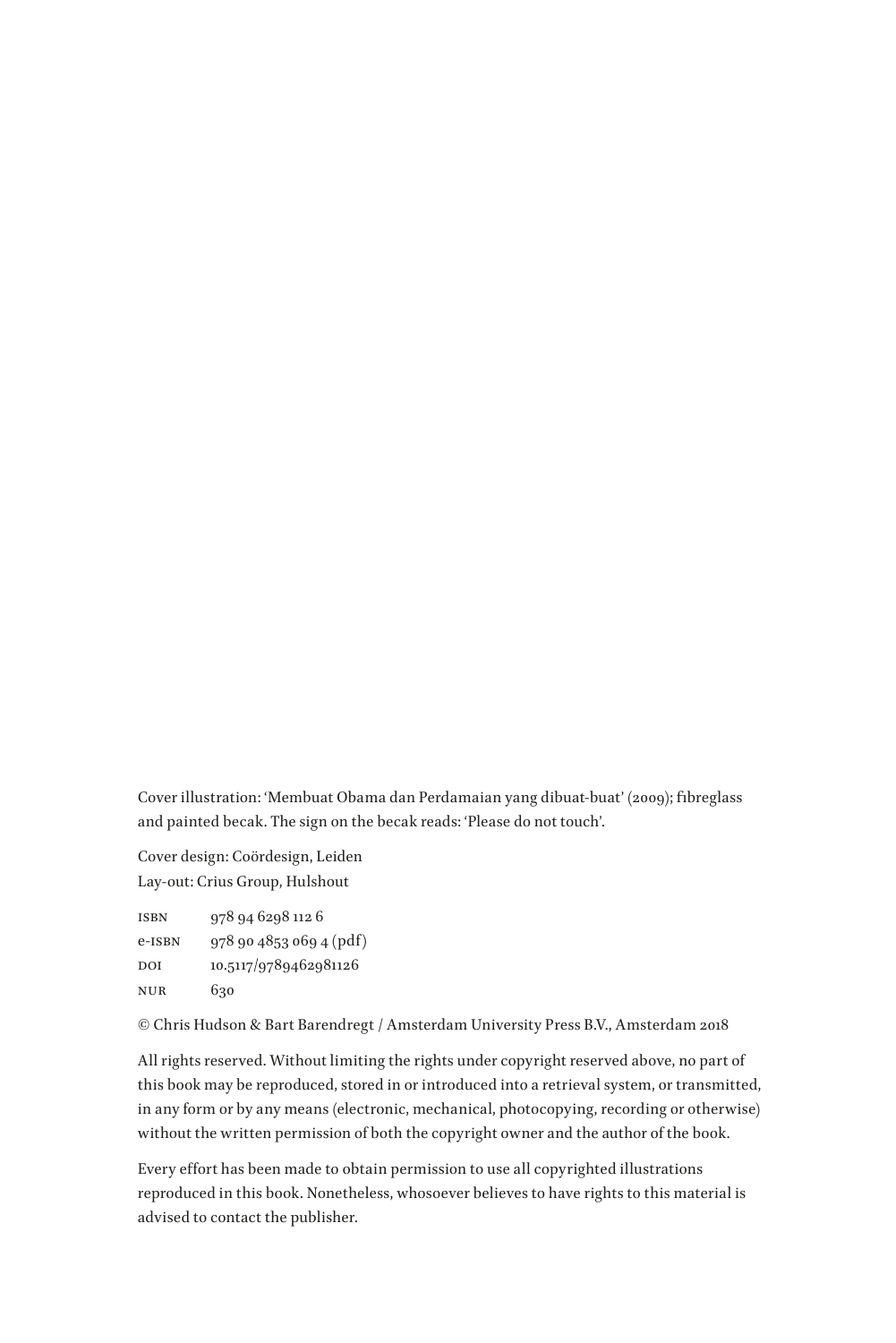## **Table of Contents**

|                | Acknowledgments                                                                                                                 |     |
|----------------|---------------------------------------------------------------------------------------------------------------------------------|-----|
| 1              | Global Imaginaries and Performance in Asia<br>Chris Hudson and Bart Barendregt                                                  | 11  |
| $\mathbf 2$    | Globalizing the Imagination<br><b>Introductory Reflections</b><br>Terrell Carver                                                | 29  |
| 3              | Weddings, Yoga, Hook-ups<br>Performed Identities and Technology in Bali<br>Craig Latrell                                        | 35  |
| $\overline{4}$ | Super Premium Soft Double Vanilla Rich and the Ideal of<br>Convenience in Japan<br>Peter Eckersall                              | 57  |
| 5              | Unearthing the Past and Re-imagining the Present<br>Contemporary Art and Muslim Politics in a Post-9/11 World<br>Leonie Schmidt | 71  |
| 6              | Keeping Communists Alive in Singapore<br>Chua Beng Huat                                                                         | 89  |
| 7              | Performative Pedagogies<br>Lifestyle Experts on Indian Television<br>Tania Lewis                                                | 107 |
| 8              | <b>Performing Cities</b><br>The Philippines Pavilion at the 2010 Shanghai International<br>Exposition<br>William Peterson       | 129 |
| 9              | Mobile Performance and the In-between<br>Yogyakarta Comes to Melbourne<br>Chris Hudson                                          | 149 |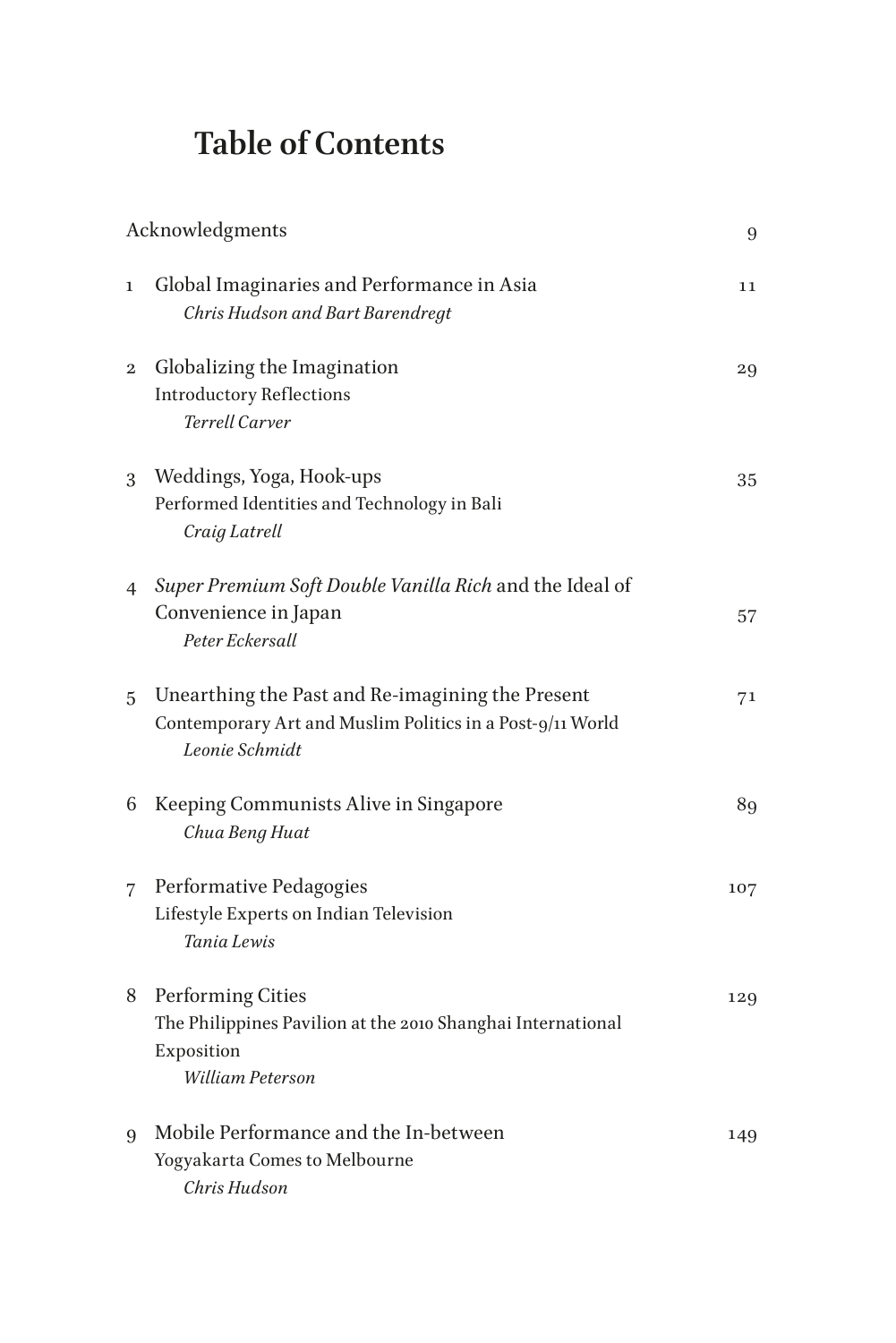|    | 10 An Islamist Flash Mob in the Streets of Shah Alam            | 169 |
|----|-----------------------------------------------------------------|-----|
|    | Unstable Genres for Precarious Times                            |     |
|    | <b>Bart Barendregt</b>                                          |     |
| 11 | Pure Love?                                                      | 195 |
|    | Sanitized, Gendered and Multiple Modernities in Chinese Cinemas |     |
|    | Jeroen de Kloet                                                 |     |
|    | 12 Yogya on Stage                                               | 215 |
|    | Barbara Hatley                                                  |     |
|    | Index                                                           | 235 |

### **List of Figures**

| Figure 3.1 Couple in Balinese wedding vestments at Antonio              |     |
|-------------------------------------------------------------------------|-----|
| <b>Blanco Museum</b>                                                    | 41  |
| Figure 3.2 Couple in wedding procession                                 | 42  |
| Figure 3.3 Couple performing Balinese dance                             | 43  |
| Figure 3.4 Wedding chapel and flower girls at Blue Point Bay Villas     | 44  |
| Figure 3.5 Couple posing for wedding photo with hotel guests in pool    | 45  |
| Figure 3.6 Wiwaha Chapel at the Nikko Resort                            | 46  |
| Figure 3.7 Sumatran 'ship cloths' (palapai)                             | 47  |
| Figure 5.1 'Membuat Obama dan Perdamaian yang dibuat-buat'              |     |
| (2009) fibreglass and painted becak                                     | 76  |
| Figure 5.2 A repaired and visibly damaged president posing in           |     |
| front of the PKU Muhammadiyah hospital                                  | 80  |
| Figure 7.1 Billboard at Star's Mumbai headquarters                      | 109 |
| Figure 7.2 Vikram Chandra and Rajiv Makni, the hosts of Gadget Guru 112 |     |
| Figure 7.3 The Princess of Rampur (centre), assisted by an              |     |
| unnamed cook, shows host Amrita Gandhi how to host                      |     |
| a soiree on an episode of Royal Reservation entitled                    |     |
| 'Party Like the Nizams' (nizam is a title for sovereigns                |     |
| of Indian states).                                                      | 113 |
| Figure 7.4 Anchor Ambika Anand and fashion designer Sab-                |     |
| yasachi Mukherjee (centre) meet the bride, groom and                    |     |
| their respective mothers in Band Baajaa Bride.                          | 114 |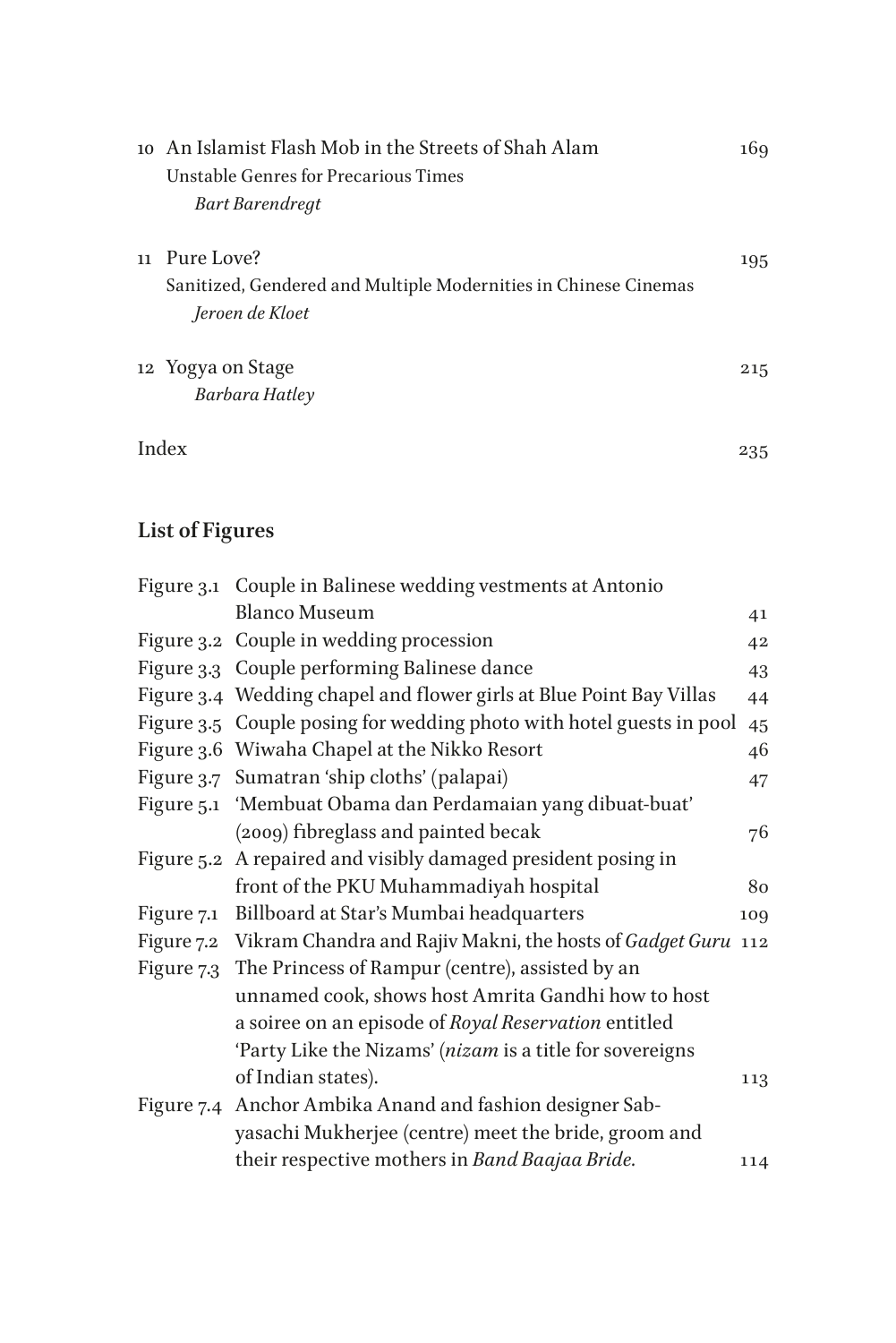|            | Figure 7.5 Pawan Sinha, resident astrologer on Astro Uncle, uses    |     |
|------------|---------------------------------------------------------------------|-----|
|            | astrology to give psychological counselling for irritable           |     |
|            | children. The text in the panel reads: 'The combination             |     |
|            | of Saturn-Mars, Mars-Rahu, Rahu-Saturn, in one's                    |     |
|            | planetary alignment makes one prone to anger.'                      | 117 |
| Figure 7.6 | In this episode of Live Vaastu, its star, Dr. Chawla,               |     |
|            | offers advice on what colours improve the energy of a               |     |
|            | house. In this clip (solution Number 5), the audience is            |     |
|            | told to avoid the colours blue or black.                            | 118 |
| Figure 7.7 | A segment of Live Vaastu where Dr. Chawla (compass                  |     |
|            | in hand) visits an audience member's house to do a                  |     |
|            | vaastu reading.                                                     | 119 |
|            | Figure 7.8 'Wisdom comes with responsibility': Pragya TV            |     |
|            | website, featuring five categories of life-advice videos,           |     |
|            | including beauty, relationships, good living, food                  |     |
|            | (smart kitchen) and living wisely                                   | 121 |
|            | Figure 8.1 Philippines Pavilion at the Shanghai World Expo 2010     | 134 |
|            | Figure 8.2 Panel with map of the Philippines                        | 136 |
|            | Figure 8.3 Band playing bamboo instruments                          | 138 |
|            | Figure 8.4 Handicrafts zone at the Philippines Pavilion             | 140 |
|            | Figure 9.1 Grobak in Swanston St. Melbourne                         | 151 |
|            | Figure 9.2 Grobak by night on the banks of the Yarra River          | 155 |
|            | Figure 9.3 Grobak with images from Yogykarta                        | 157 |
|            | Figure 9.4 Grobak with skype technology                             | 158 |
|            | Figure 10.1 Young Islamist performers singing a praise to the       |     |
|            | Prophet at Freedom Square                                           | 171 |
|            | Figure 10.2 Ustaz Nazmi Abd Karim driving through spectators        | 173 |
|            | Figure 10.3 Al Farabi Band's advertisement for a mobile stage truck | 183 |
|            | Figure 10.4 Islamic Rock act Al Farabi Band being filmed during     |     |
|            | the flash mob while performing to the backdrop of the               |     |
|            | Sultan Salahuddin Abdul Aziz State Mosque                           | 185 |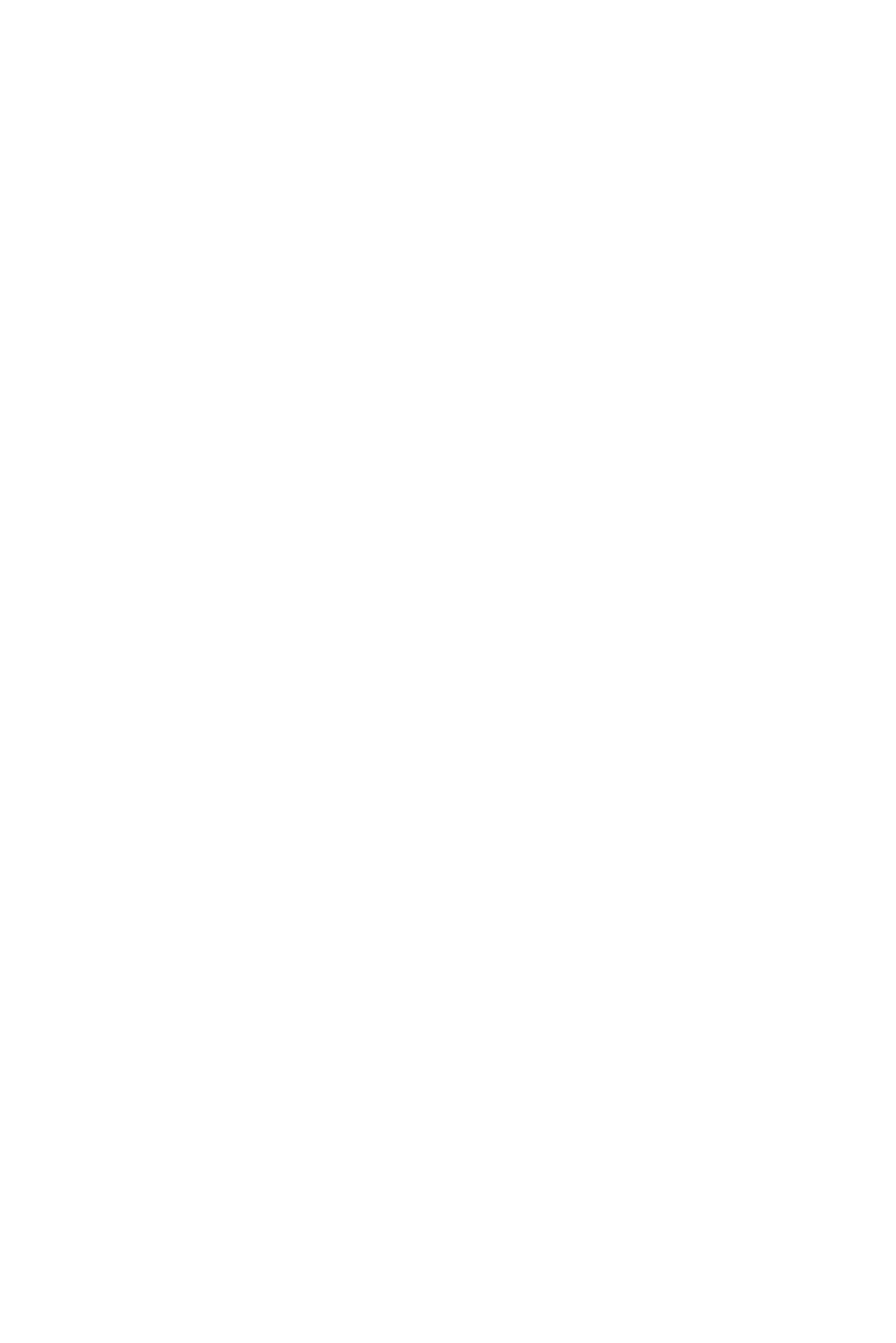### <span id="page-9-0"></span>**Acknowledgments**

This book represents first and foremost the combined intellectual effort of all the scholars whose work appears here. It is also evidence of the passion we share for performance and our interest in its creative and transformational possibilities. It is the outcome of collaboration between the School of Media and Communication (Royal Melbourne Institute of Technology University), the Leiden Institute of Cultural Anthropology and Development Sociology (Leiden University), the Asian Modernity and Traditions research cluster at Leiden University, and the Royal Netherlands Institute of Southeast Asian and Caribbean Studies (KITLV) in Leiden. Our thanks go to all these institutions for their financial support for the symposium that was held at RMIT Europe in Barcelona in November 2014.

Present at that symposium were Bart Barendregt, Craig Batty, Terrell Carver, Chua Beng Huat, Peter Eckersall, Chris Hudson, Jeroen de Kloet, Will Peterson, Sean Redmond, Leonie Schmidt, Fridus Steijlen and Jo Tacchi. We would particularly like to express our gratitude to Jo Tacchi and Colin Fudge for their support and encouragement to make the symposium happen and to Katarina Frank for making it enjoyably problem free. We are also indebted to Fridus Steijlen, whose initial ideas and enthusiasm – not to mention wonderful hospitality in Amsterdam – were the catalyst for the project that has culminated in this book.

*Chris Hudson and Bart Barendregt May 2018*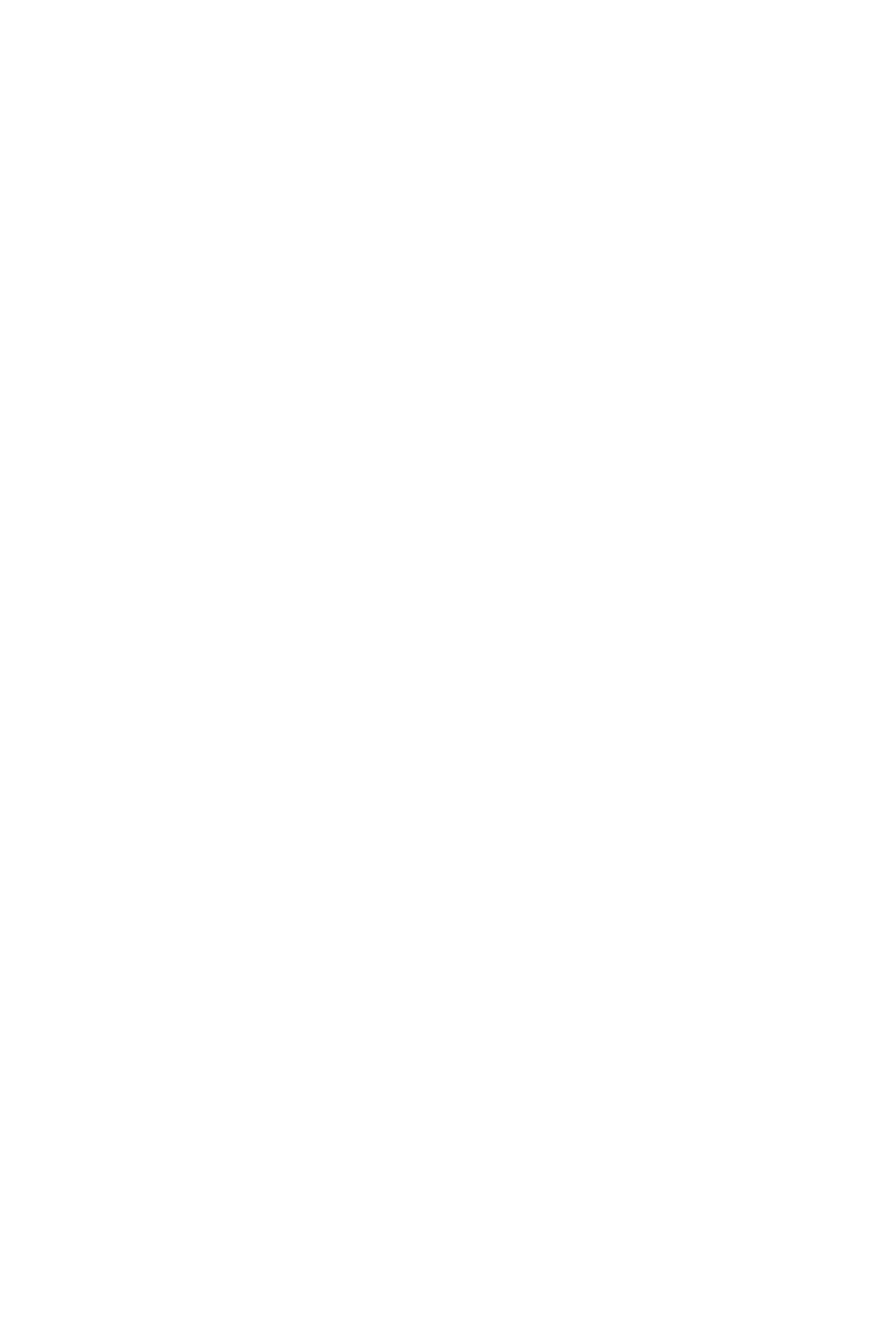### <span id="page-11-0"></span>**1 Global Imaginaries and Performance in Asia**

*Chris Hudson and Bart Barendregt*

### **Performing the Global**

It is now widely accepted that a key feature of life in our era is the deepening engagement of the local with the global. Ulrich Beck has defined globalization as:

a non-linear, dialectic process in which the global and the local do not exist as cultural polarities but as combined and mutually implicating principles. These processes involve not only interconnections across boundaries, but transform the quality of the social and political *inside* nation-state societies. (Beck 2002, p. 17)

The consequences of these mutually implicating principles, and the social and political transformations they might bring about, have been well examined in the context of cultural, economic and technological flows between sites in the developed world. Less attention has been paid to global circuits of exchange outside the West. Some notable exceptions have highlighted interconnections between countries of the global South and increasingly intense inter-Asia cultural flows (see, for example, Iwabuchi et al. 2004; Chen and Chua 2007; Chen 2010; Goh 2015). Cultural flows exceed and move beyond economic and political relationships, resulting in cultural traffic that can often be found moving in many different directions simultaneously (cf. Ahmed and Donnan 1994). To fully grasp the power of globalization to collapse the polarities and transform culture at the local or national level, we need to look beyond the economic, financial and material aspects to the imaginative and less tangible dimensions of social reality. Novel ideas and meanings can also transform local cultural sensibilities and give rise to an expanded consciousness – what we now understand, after Manfred Steger,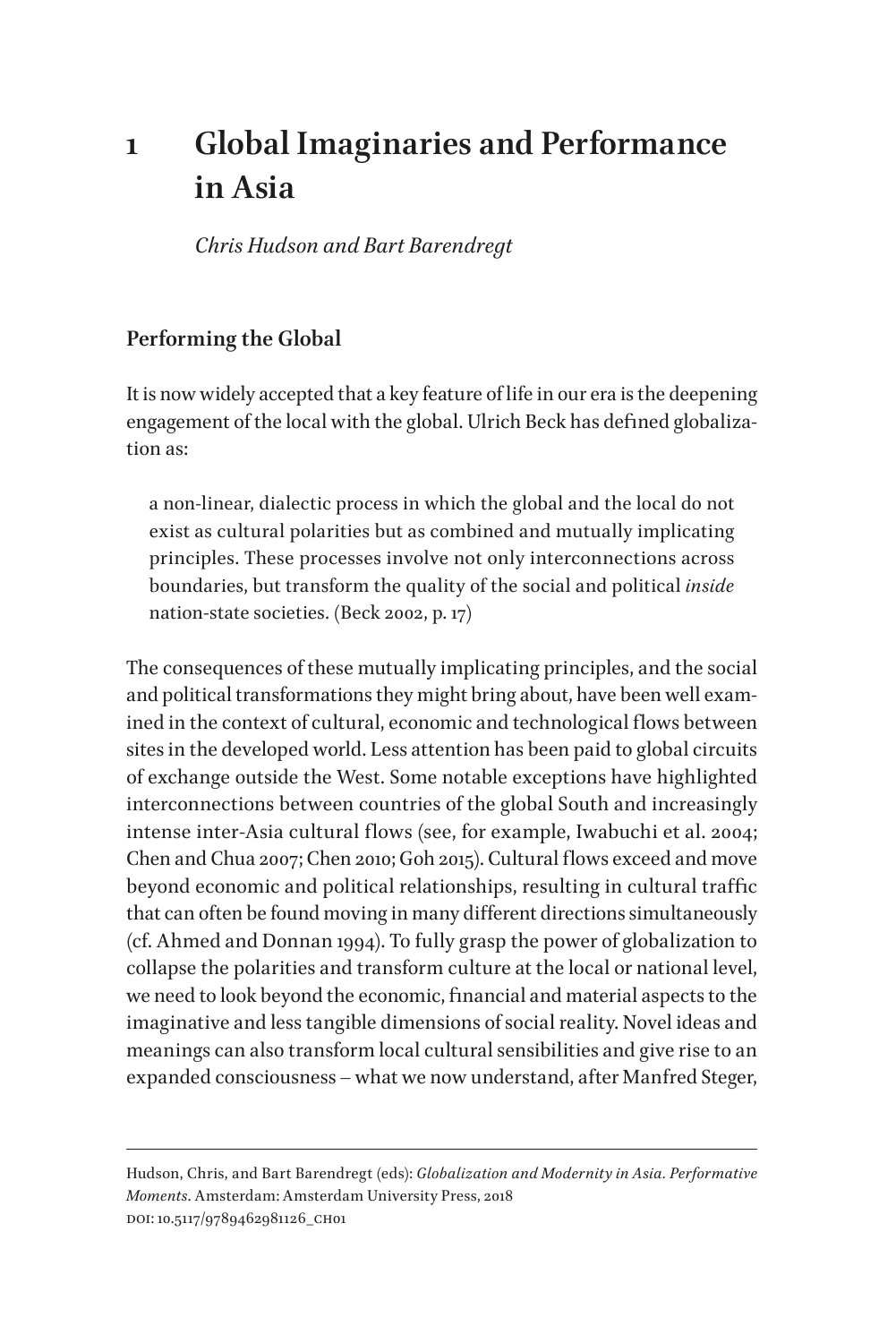as the 'global imaginary' (Steger 2008). Images and symbols of the global that can promote this new consciousness increasingly appear in the public domain, in particular, but not exclusively, in the urban, mediatized and consumption-oriented spaces we recognize as sites of modernity. Alongside these visual cues, certain performative practices have the power to create an imagined connection with the global. These imaginaries, as Steger asserts, acquire solidity – a sense of the 'real'– through the (re)construction of social space and the repetitive performance of certain communal qualities (Steger 2008, p. 7). How this awareness of the global is generated in specific contexts and sites of cultural activity still remains to be discovered. Steger and Paul James explain the complexity and the apparent neglect of this subjective dimension of the perception of the global:

[G]lobalization involves *both* the objective spread and intensification of social relations across world space, *and* the subjective meanings, ideas, sensibilities, and understandings associated with those material processes of extension. Moreover, objective and subjective relations and meanings are bound up with each other. (Steger and James 2013, p. 19)

Steger and James suggest that we should further our understanding of how subjectivities are carried in narratives, stories, descriptions and ideas (2013, p. 19). One source of such narratives and stories that might expand meaning is to be found in the realm of performance. This book, therefore, focuses on selected performances of the global to consider how new versions of social imaginaries are created in an increasingly cosmopolitanized and interconnected Asia.

Performance can stand for a wide range of publicly staged cultural expressions. Throughout this volume we use it in the broad sense of any instance of performing an artistic or creatively inspired work, composition, play, choreography or staged event. Such an expansive definition allows the inclusion of public protests, marches or rallies, crowd mobilizations, street art and other spectacles that may be either live or in mediated form. Performance inhabits many platforms including stage, film, arts festivals and exhibitions, and may articulate any political, community or national identities, consumer performance, mobile performance, tourism performance or performance of the modernized self in any combination of multiple aspects. This volume ranges freely over this wide spectrum of possibilities, focusing on the performative elements in and of them, and on the 'action of performing' them by an individual or a group of performers or artists (cf. OED n.d.) for and in front of, amidst, even with, a public. In accordance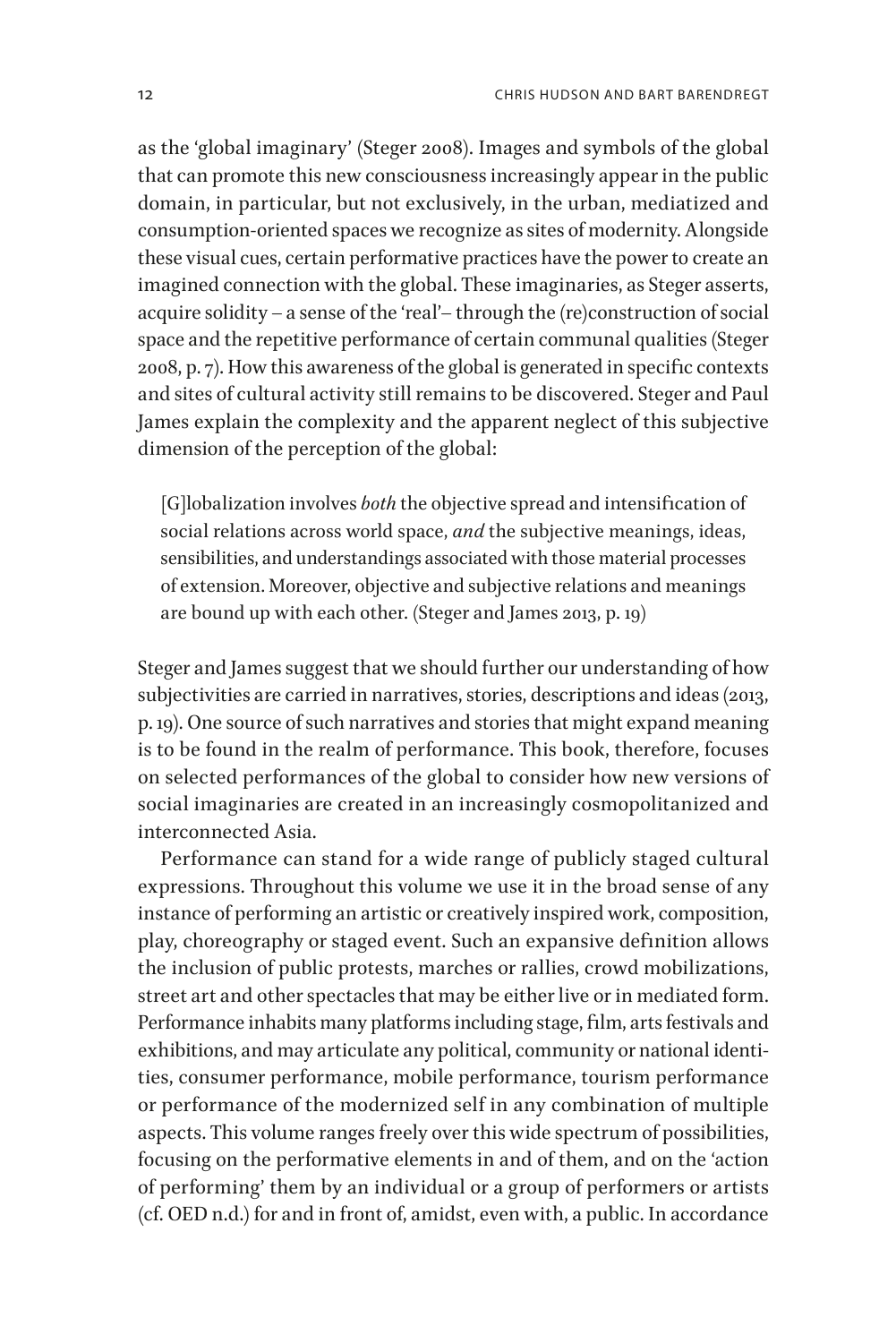with Warner (2002), we see such publics as existing by the virtue of being addressed, through a text, but increasingly around the visual or the auditory. In our work, the focus is also on such cultural and performed 'texts' that can be picked up at different times and in different places by otherwise unrelated people, commonly referred to as 'the public.' As Warner asserts: 'A public is a space of discourse organized by nothing other than discourse itself' (Warner 2002, p. 50). The public is, then, a significant part of the common repertoire of modern culture. Its power lies in its capacity to provide a new sense of belonging separate from state, law, or other pre-existing institutions by uniting strangers, solely through participation, around a new social imaginary (Warner 2002, p. 56). Some prefer to speak of publics and counter publics, with the latter referring to publics organized in resistance to the hegemonic discourses of a dominant public. 'At the same time, part of the idea of public is precisely that communication furthers integration across lines of difference' (Calhoun 2005, p. 286) while performance may also be the arena in which existing norms and values are contested.

After the 'performative turn' of the 1990s, the idea that all human practice is 'performed' has gained ground, and many scholars have investigated performativity as constitutive of the public presentation of the self. It has also been acknowledged that shared experience of performance as event or spectacle can transform interpretations and actively create new meanings. Furthermore, the concept of performativity has become a prominent model for investigation in a range of disciplines, including anthropology, sociology, literary theory and queer studies, as well as performing arts studies. Each field formulates a particular approach to, and definition of, performativity. As a concept, performativity was famously brought to scholars' attention by J.L. Austin in the 1950s. He explained how words, once uttered, do not simply reflect a perceived reality; utterances can also be performative, they can do something in the world, even produce a world (see Loxley 2007). The work of Victor Turner, Erving Goffman, Judith Butler, Marvin Carlson, Richard Schechner and Jon McKenzie, amongst others, has been the basis for investigation of the role performance plays in social life. This volume is a further contribution to the exploration of these concepts.

The importance of performativity as an analytical category is underlined by the emergence of performance paradigms in a range of social sites. They appear not only in the idiom of the cultural ('the performance of everyday life'; 'the performance of self'), but are increasingly infiltrated by the economic and political. Regular references to such concepts as performance management, organizational performance and technological performance are an indication that Jon McKenzie is correct when he argues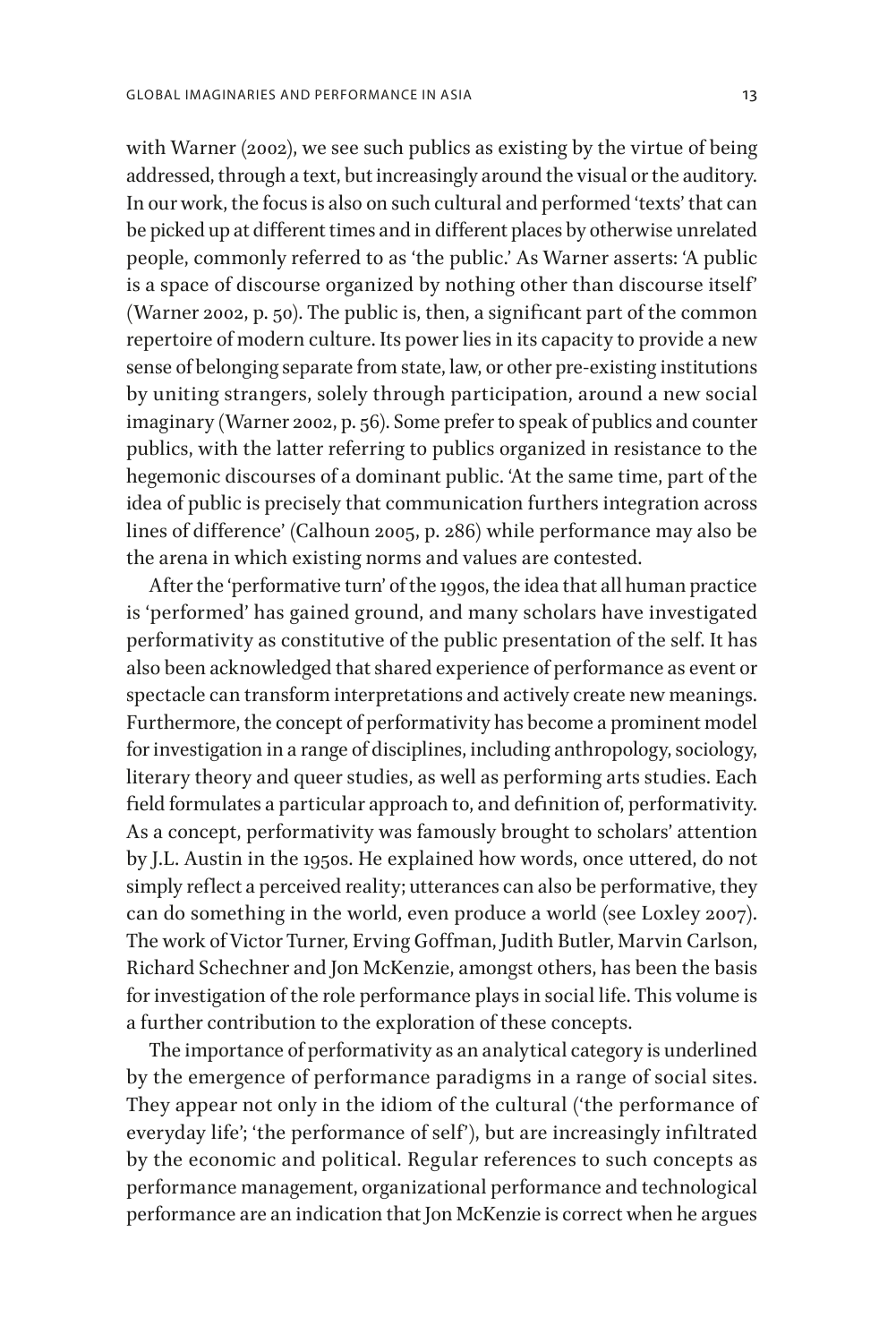that performance is a mode of power, 'a stratum of power/knowledge' and that 'discursive performativities and embodied performance are the knowledge forms of this power' (2001b, p. 25). Our focus in this book, therefore, is not simply on artistry and theatricality, although that is of course important, but more particularly on some of the ways in which power, knowledge and forms of discipline of the self can be mobilized through discursive performativities, public spectacle and embodied performance.

McKenzie also stresses the importance of theorizing the impact of globalization on performance. We similarly acknowledge the dialectic at work and the influence of cultural performances on the very processes of globalization itself. Many of the chapters in this volume, therefore, opt to study this two-way logic of global performance. Some also highlight the role of performance in global transference, a consequence, as McKenzie points out, of living in an age of global performance (2001a).

Performance and performativity offer a fertile field in which to think about the ways in which cultural identity and agency are constantly constructed, recognized and reproduced, but also criticized. Our work highlights the ways in which performance provides a context in which the global, national or local identities can be expressed or condensed and reconfigured to produce a new consciousness of all three. For the authors in this volume then, performative moments can illustrate how new artistic and aesthetic interventions might generate a social imaginary in which the local can be transformed by the global and in which the problematics of both domains may be interrogated. We approach this through an investigation of the aesthetics of global presence – to be found in the images, symbols and narratives that diminish the distance between the near and far – in urban and mediated publics that transcends language to afford a new understanding of one's place in the global environment.

Our project underlines the significance of performance for understanding 'the work of the imagination' as an element in global processes. Appadurai's well-known work on global cultural flows offers a useful starting point. There is, he argues, something critical and new in global practices: *the imagination as a social practice* (Appadurai 1996, p. 31). Terrell Carver takes up and expands this idea in Chapter 2. His and other contributions in the book rest on the premise that artistic interventions can generate re-imaginings of the local, in both urban and mediatized spaces, and help to renegotiate the connection between the local and the global. It is to the agency of the aesthetic, the artistic, and the work of the imagination that we turn in this project to understand the social imaginary that is made possible by the intersection of diverse 'modern' publics in the global era.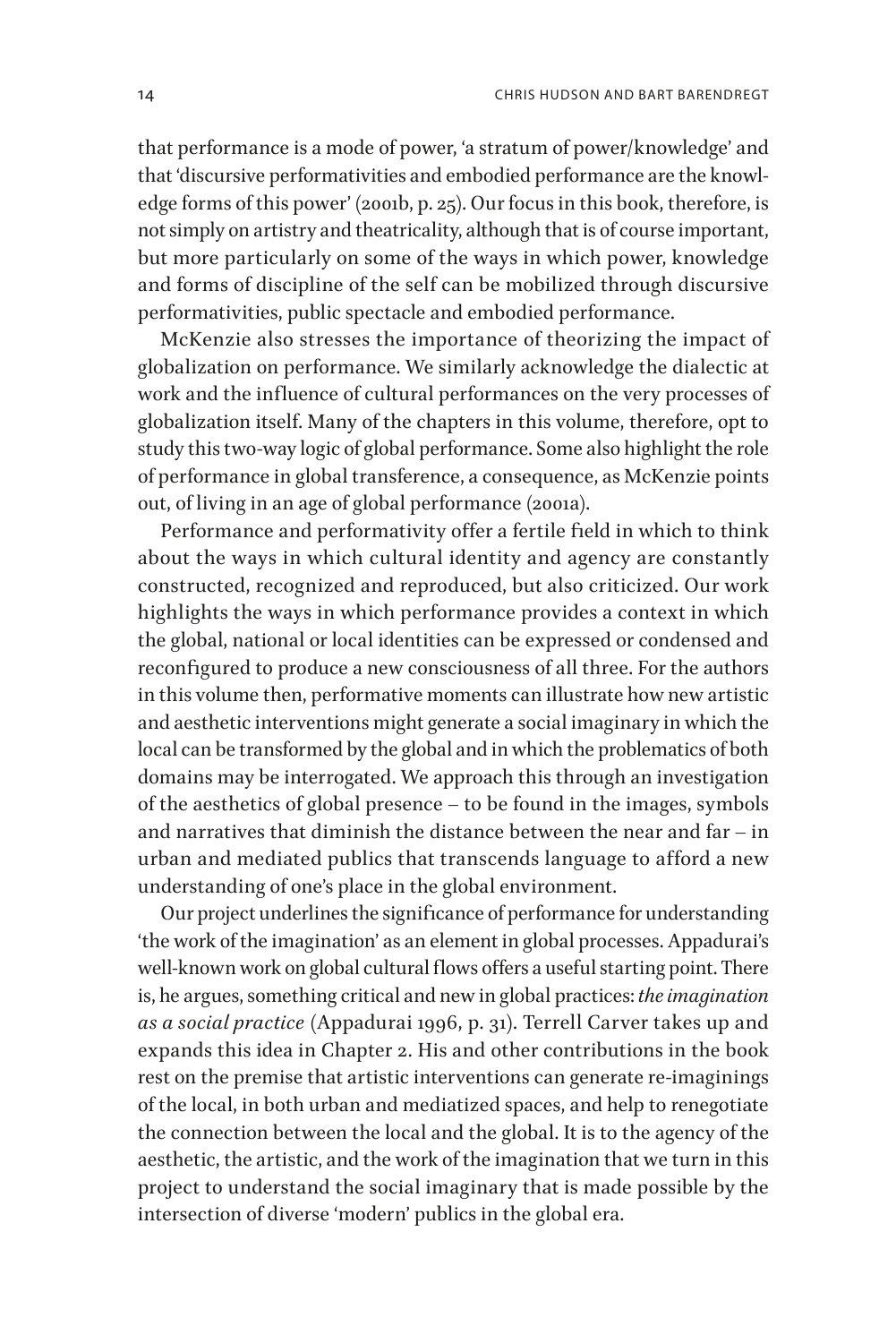#### **Decentring Modernity**

Starting from cultural performances of the global, our work represents a renewal of interest in the 'new imaginaries' (Gaonkar 2002) of modernity that might arise in non-Western, and particularly Asian sites, how it may be experienced on a day-to-day basis by artists and their audiences and how it may help contribute to the sort of performances that authorize or disavow the values of the modern.

The proliferation of discourses around the idea of multiple or alternative modernities (see, for example, Eisenstadt 2000; Gaonkar 2001) has led to questions about the historical and spatial locations of modernity. Modernity is not easily defined – and there may be no definitive or uncontested account possible – but the way people at various times and in different places have used the term can be traced and analysed (Rabinow 1989; Cooper 2005). Modernity is historically grounded but has 'only an ambiguous and impermanent relationship to the reality we seek to describe' (Mee and Kahn 2012, p. 4). Modernity might have had a particular meaning in the age of empire, when the projects of colonialism, science, capitalism and modernity were intimately intertwined (see Barlow 1997; Prakash 1999). Since then, however, it has morphed into something wholly different, particularly in an era of postcolonial and newly formed nation states. The need to rethink its meaning is even more pressing in the current era, commonly referred to as 'late modernity.' Beck has outlined the challenges to a modernity based on the values of the European Enlightenment, arguing that with the rise of globalization, there is 'a new kind of capitalism, a new kind of economy, a new kind of global order, a new kind of personal life coming into being, all of which differ from earlier phases of social development. So we do need, sociologically and politically, a new frame of reference' (Beck 2005).

Beck's remarks coincide with comparable calls to study non-Western modernities (for example, see Rofel 1999; Chu and Man 2010; Mee and Kahn 2012; Weintraub and Barendregt 2017) in their own right as a new frame of reference. These might not be derivative counter-modernities, second modernities or belated modernities, but distinctive iterations of the various strands of a global modernity. In a similar vein Dirlik (2010, p. 29) adds to the discussion by stressing that this new phase in the globalization of modernity 'needs to be comprehended not just in the trivial sense of an originary (Eurocentric) modernity reaching out and touching all, even those who are left out of its benefits, [...] but more importantly as a proliferation of claims on modernity.' These claims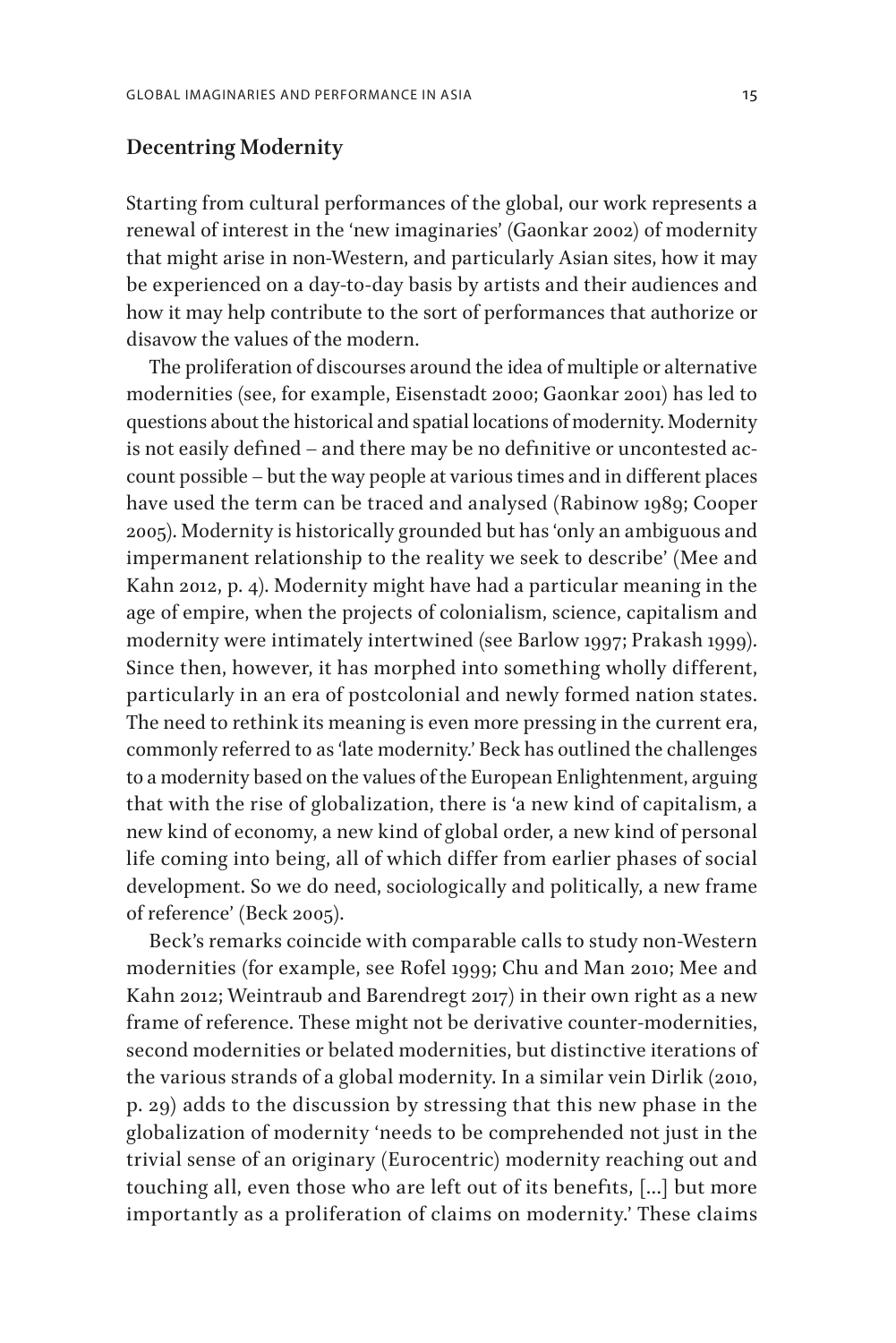are mostly inconsistent and aspirational, and therefore, necessarily unfinished. Contemporary arts and culture prove to be the perfect playground to experiment with such claims and aspirations, with performance increasingly at the forefront of arenas in which such claims of 'being modern' are pronounced.

New research questions that have emerged, and new problematics of understanding that this volume seeks to explore, arise from an investigation of, on the one hand, local, nation-based claims to the modern (Dirlik 2010), and on the other, an overarching, but not necessarily all-encompassing global modernity. Our focus is the role played by performance in this inquiry. Through our frame of reference – the locally grounded but globally oriented 'performative moment' – we investigate contemporary processes of globalization in Asia that have given rise to publics, both distant and present, through a repertoire of performative aesthetics.

In her study of Southeast Asia, Brenda Yeoh has pointed to the creation of 'globalness' through the integration of economic and cultural activity (Yeoh 2005) involving the arts and entertainment. Performative moments may reshape mediated and lived social space to become sites of experimentation of global modernity. Beck has noted that globalization is becoming increasingly decentred, and that a 'reverse colonization' is observable (Beck 2005). Non-Western societies now help to shape development in the West. The forms of globalization that this dialectical relationship have engendered, it has been suggested, is the starting point of a new modernity (Beck 1999). The development of cultural capital as mode of economic power in postindustrial Asia has radically reconfigured the importance of the West and its cultural programs. If the creative capacities of the West and its position as the dominant producer of globally dispersed cultural goods have been challenged, globalization itself may not only be decentred, but also *recentred* as Koichi Iwabuchi (2002) has suggested. Examples of a shifting centre are manifold, and include: the extraordinary popularity of the Korean Wave in most of East and Southeast Asia (Chua and Iwabuchi 2008; Sun Jung 2011; Hyunjoon Shin 2013); Thai 'pop culture regionalism' in mainland Southeast Asia; Islamic pop in the Malay-speaking world (Chua 2015); Chinese state collaboration with Western capital to produce local youth cultures (Fung 2006; see also the examples of 'local absorptions of the global' and 'cultural domestication' in Fung 2013). With emphasis on the performative, in this volume we examine further examples of cultural practices that may destabilize unilinear global forces as they promote non-Western modernities and recentre local and regional cultures.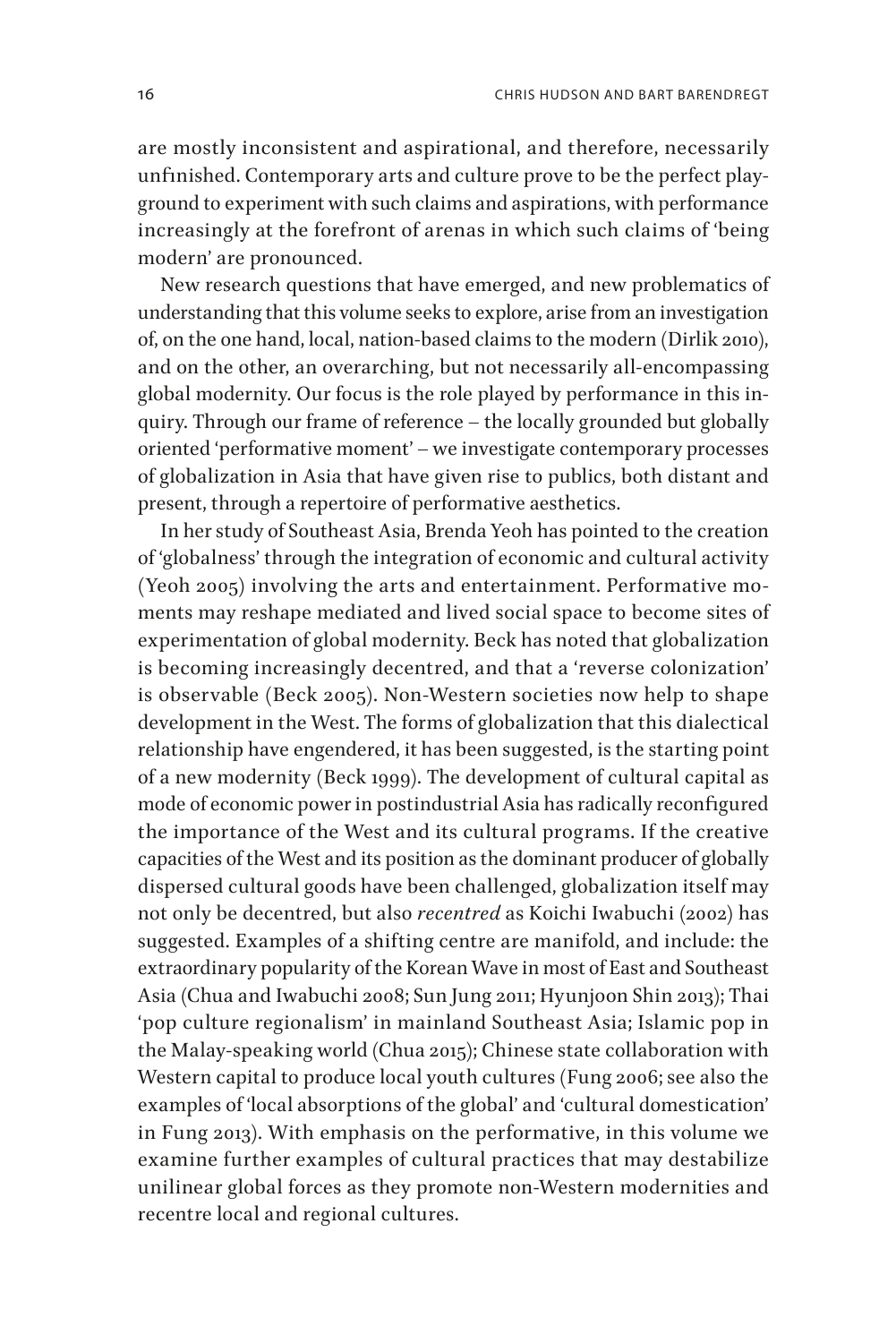### **Asian Cosmopolitanisms**

Beck and Edgar Grande (2010) have pointed to the failure of social theory to account for fundamental transformations of society not only by modernity, but *within* (emphasis in the original) modernity. Recognition of this transformation has precipitated urgency for a new research one that is broader and more globally encompassing. Beck and Natan Sznaider argue that theorists now need to develop a methodology for understanding global processes that is more sophisticated than the methodological nationalism that equates society with national society (2006, p. 2). We need, they argue, a 'methodological cosmopolitanism' that allows for the consideration of new units of analysis that will help prevent us from falling into the trap of dualisms. Beck and Grande problematize Eisenstadt's work on multiple modernities, arguing that although Eisenstadt points out that Western modernity does not represent a universal type of modernization, he treats the various modernities as relatively closed units and the product of internal mechanisms and processes (Beck and Grande 2010, p. 414), albeit part of a network of global historical interaction and mutual transformation of cultural forms. The 'cosmopolitan turn,' leading to a rejection of the nation as the primary basis for understanding global modernities, is based on a cosmopolitanism that is not spatially fixed, is not tied to the 'cosmos' or the 'globe' but fixed in difference. The principle of cosmopolitanism is that of constant boundary-crossing and investigation of it may benefit from 'a cross-cultural analysis that centers less on the binarist global-local divide than on the processes of subject-formation among native – in this case, Asian – peoples' (Chow 2007, p. 293).

If national organization as the structuring principle of society can no longer serve as the reference point for observers (Beck and Sznaider 2006, p. 4, but see also Steger's arguments), we seek to identify a new reference point that could explain transformations brought about by globalization. This is not premised on the demise of the nation state, but recognizes the need for a new approach to understanding global processes and a demand for a new unit of analysis. In order to overcome the theoretical limitations of tying 'multiple modernities' to the national cultures, this book explores new theoretical possibilities based on cultural formations at the sub-national level. This goes beyond the well-used triad of spatial scales – global/national/local – to consider a level of engagement with global modernity that is at once none of these and all of these. The forms of interaction are altogether fluid, ephemeral and transitory. Like Collier and Ong's 'global assemblages,' they are articulated in specific situations to 'define new material, collective and discursive relationships'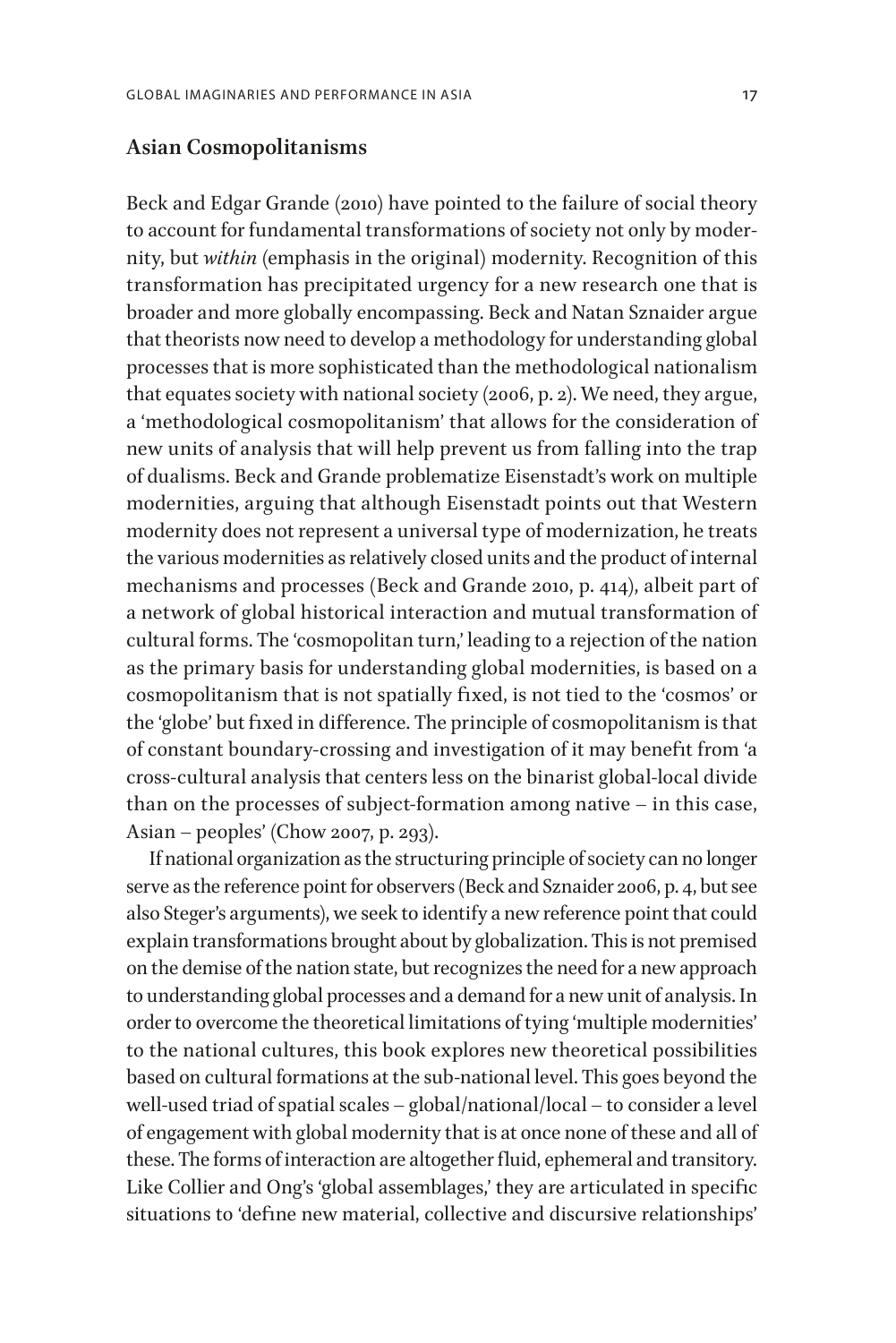(2005, p. 4). Our unit of analysis, leading to a new frame of reference for global modernity, is the performative moment that exists in the fluid spaces and intermittent instances where global, regional and national cultural programs temporarily, yet noticeably, intersect and transform each other. Such intersections might consist of a number of interrelated dynamics, as for example, when global Islamism met neo-liberal Asian values in the lead up to the national elections in Malaysia in 2012. Compounded by feelings of frustration and a sense that the public was being denied information, the result was the sudden, momentary emergence of a singular Islamic flash mob (Chapter 10). In other cases, such performative interventions may comprise Filipino arts being used to talk back to both nationalist cultural policy and universalist themes at the world expo (see Chapter 8), or Indian spiritual tradition being taken up in the global format of the reality show (Chapter 7), resulting in often unstable and surprising hybrids.

This approach extends and expands Singaporean academic Wan-Ling Wee's work on the arts and the aesthetic dimension of social life as one of the most visible sites in which to examine the 'New Asia' (Wee 2010). Performance is increasingly central to imagining a cosmopolitan and multicultural Asia, and to the generation of a 'Globalized Asia' (Wee 2010, p. 92). The 'Asian Modern,' a product of a 'globalizing Asia' (Wee 2007, p. 2), finds its most creative articulation through the arts. The chapters in this book contribute to the development of a new paradigm for understanding the emergence of a 'new Asian modernity' in which the convergence and dialectical interplay between the global and the national is a key feature. The site of performance is where disjuncture and potentially conflicting modes of modernity may be appreciated; they have, on the one hand, destabilized and disassembled national and global modernities, and on the other hand, reassembled them in new modes as concentrated, condensed spaces of cultural intensity. This not only repudiates any lingering attachment to the idea of a binary opposition between the West and Asia, but deploys the artistic event to demonstrate this. The rise of new, transitory, affective modernities is the crucial element in the decentring of the West and the recentring of Asia.

### **Performative Moments in Globalized Asia**

Bali has long been recognized as a site of heightened performativity with enduring links to the global through its accommodation of foreign scholars, artists and other expat communities. Craig Latrell (Chapter 3) expands on our understanding of this persistent image of Bali to consider the ways in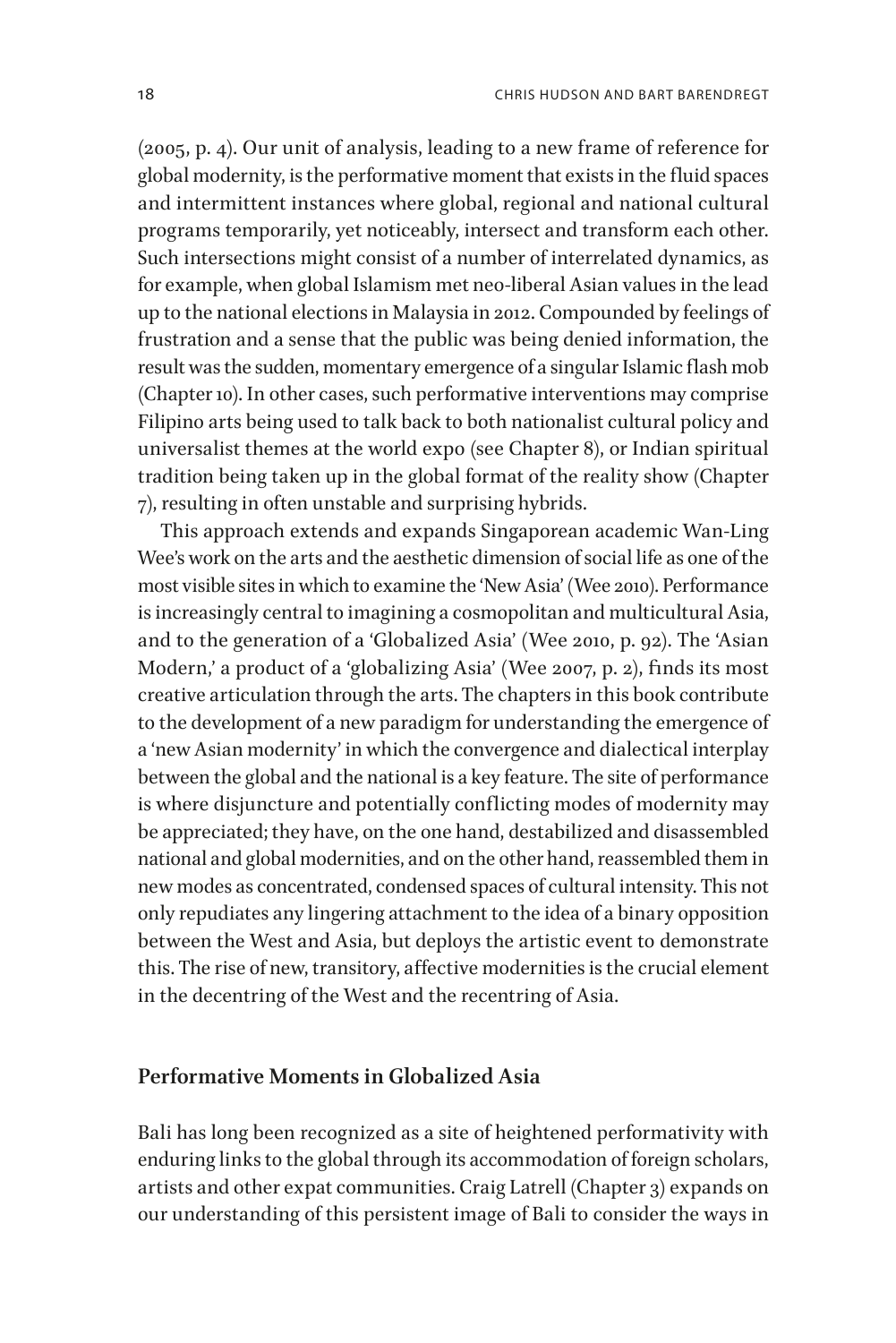which tourism and the marketing of Bali can offer possibilities for performing re-imagined identities as a feature of global modernity. Performance becomes the most visible and obvious site for the merging of what might be recognized as Balinese exoticism with New Age ideas imported from the West. While Bali has long been a favoured site for the construction of the Western self, developing technologies have created opportunities for new versions of personal transformation through performance. Latrell identifies three domains in which this takes place: destination weddings; yoga and spiritual tourism; and 'hook-up' apps such as Grindr. All are facilitated by the affordances of the Internet. The use of the Grindr app for 'hook-ups' negotiates connections between the local and the global, while at the same time complicating the distinctions between foreigner and local. All these examples also rely on the performativity of Bali itself, albeit in a commodified and technologized version of global modernity. Bali becomes a stage set where fantasies can be performed, identities tried on like costumes or masks, and the global self, reimagined through the local. Global desire for the exotic and the authentic, the search for self, and the performance of sexuality in virtual and real spaces can merge in the local to transform identities, as it transforms the island itself.

A salient feature of modernity and a globally oriented life is convenience shopping and non-stop ease of access to goods and services. This is especially true of Japan where the *konbini* – convenience stores – are a ubiquitous presence running on a 24/7 cycle. Peter Eckersall (Chapter 4) explains that, while the *konbini* are popular, and a sign of Japan's globality, they are also an example of capitalist deterritorialization and the weakening of ties between culture and place. The practical expediency they offer is dependent to a large extent on the 'freeter' generation, that is, low-paid young people in insecure work who form part of the underclass of exploited labour in the global economy, now sometimes known as the 'precariat.' Eckersall discusses two artistic interventions that offer critiques of the *konbini* system. Firstly, he examines the ways in which Nakamura Masato's 1997 artwork *Traumatrauma*  drew on the aesthetics of convenience stores to reimagine nostalgia and familiarized social environments in the context of the commodity enterprise of convenience capitalism. Secondly, he discusses playwright and director Okada Toshiki's theatre group chelfitsch.Okada is noted for work that often reflects the dystopian, alienating aspects of neo-liberal globality. Several of Okada's plays treat the condition of being trapped in a sort of 'slow time' of dull servitude that is a feature of the global economy. His second case study is Okada's 2014 play *Super Premium Soft Double Vanilla Rich*, an exploration of consumerism, precarious employment and the social and cultural experience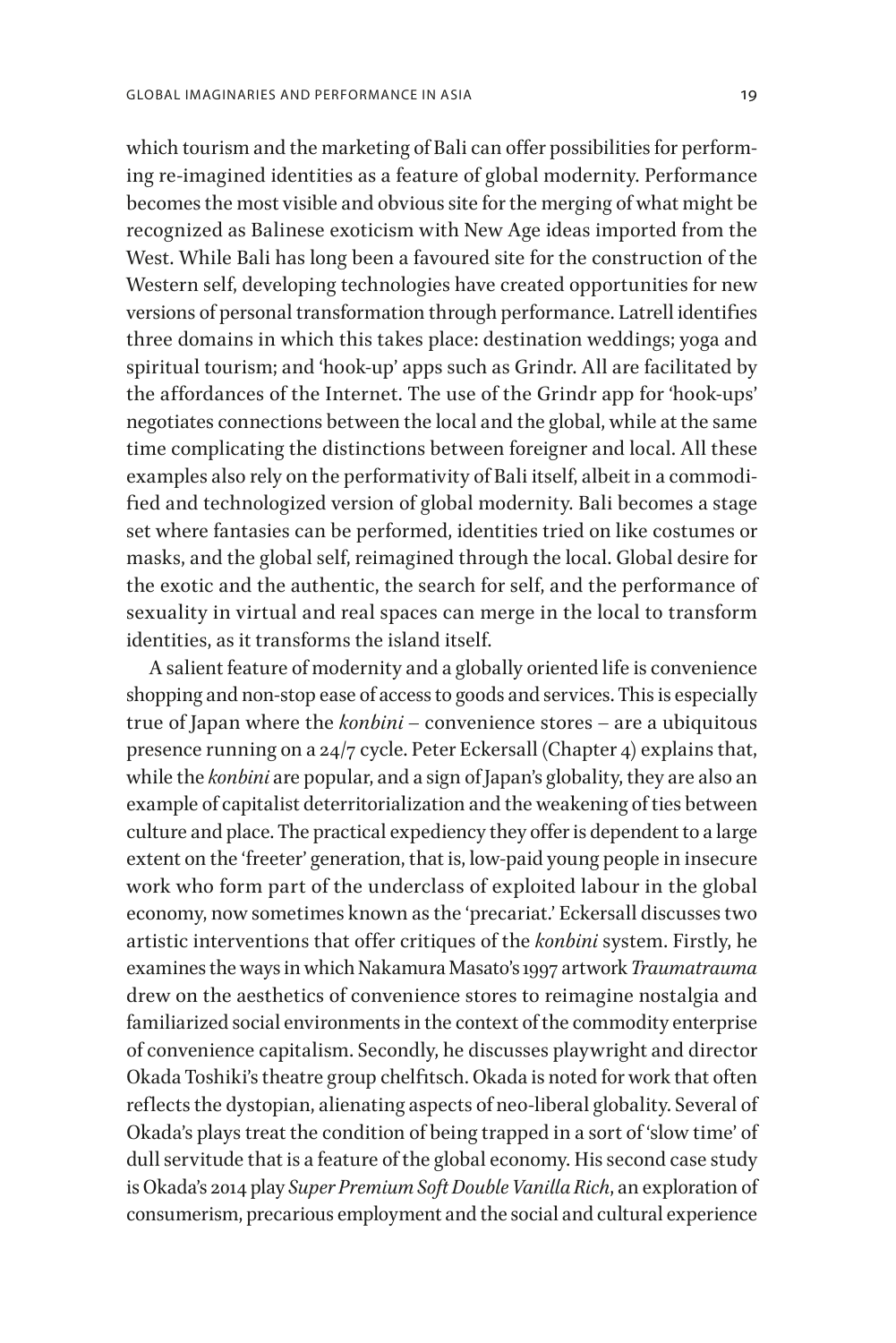of *konbini* in an environment where workers are depersonalized and easily replaceable. While *konbini* are popular and familiar, they are also a symbol of the existential crises that have resulted from Japan's super-modernity.

Leonie Schmidt explores two recent performances in Indonesia that contest common representations of Islam in a post-9/11 environment (Chapter 5). Both of these performance pieces evoke fragments of a local past to question the construction of a global present. One performance, *Membuat Obama dan Perdamaian yang dibuat-buat* (The making of Obama and artificial peace, 2009) by Indonesian artist Wilman Syahnur, involves an effigy of former US president Barack Obama being driven around Yogyakarta in a pedicab. This locates the performance in the past of Indonesia where Obama spent some years of his childhood, while at the same time linking it definitively to the global of geo-political politics. While Obama had been nominated for the Nobel Peace Prize, and was celebrated for his ties to Indonesia, Schmidt shows that the public focus on fragments of his past that located him as belonging to Indonesia was not without its contestations and protests. Benjamin's references to rags and refuse, a framework Schmidt uses to bring the past into the global present, have a particular resonance when the audience sees Obama thrown out of his vehicle and reduced to rubble. If the past is juxtaposed against the present, it also suggests a possible future of a reconstructed Obama after he is taken to the Islamic hospital for treatment. Schmidt's second example is an installation that reimagines the global heightening of security measures for travellers through the experience of Muslims. Considering Indonesian artist Arahmaiani's visual presentation of her own experience as a Muslim woman and her treatment by immigration officials on arrival in Los Angeles, Schmidt shifts her frame from Benjamin's ragpicker of history to Nora's lieux de mémoire to take up the theme of memory in the global political context. The hotel room of her incarceration is the setting of the installation, functioning as a symbolic site of global memory.

In Chapter 6 Chua Beng Huat examines the performative possibilities of film to reimagine national identities in the context of exile, longing and desire for home. Discussing Singapore film-maker Tan Pin Pin's 2014 documentary *To Singapore with Love*, Chua reveals the contentious relationship between the local and the global through voices from exile. When members of the Malayan Communist Party were driven into forced diaspora and dispersed in the 1970s and 1980s, their love for their nation never diminished, despite the four or five decades of exile and the state's threat to their personal welfare. Some of these ageing political outcasts are in self-imposed exile, others have been forbidden from returning to Singapore. The local of their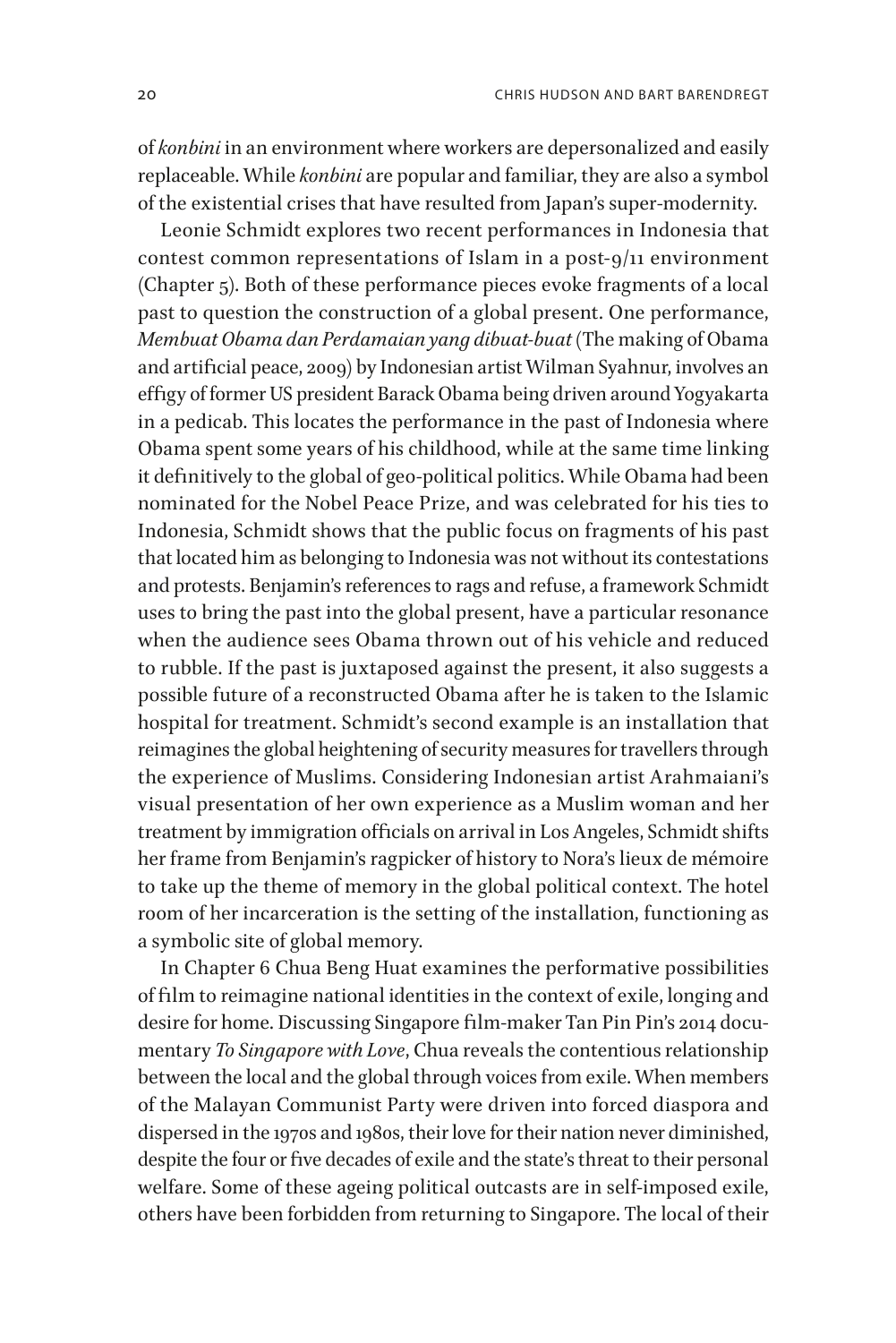childhoods and their continued desire for belonging is brought into sharp focus with the Singapore Censorship Board's decision to deny it a censorship rating, thereby effectively preventing it from being released commercially. Chua highlights the potential for film to generate renewed interest in the continuing contest over Singapore's history, and over questions of national belonging. In doing so, he also highlights its limitations. He notes that film as a medium of performance and spectacle makes a far more effective statement than books, particularly since Singapore as a nation may have a tenuous attachment to the written word, but film is a highly popular form of entertainment. Since the government cited security concerns for their decision to ban the film, it is clear that the performance of the banished and isolated self that is made available through Tan's interviews with the former communists has refocused the government's attention on the power of narrative performativities to unsettle state-sanctioned historical orthodoxy and call into question the extent of civic freedoms. If performance is 'a stratum of power/knowledge' articulated through embodied performance, as McKenzie argues, this power can be used not only by the state, but also against it.

Popular factual television in India provides a vibrant performative public for growing numbers of lifestyle experts. Tania Lewis (Chapter 7) shows that performances by globally recognizable figures of expertise such as the celebrity chefs and exponents of the personal makeover can highlight the ontological significance of performance as a nexus of power/knowledge. With the momentous economic and social changes that have occurred in India in the past three decades, new lifestyle norms and aspirations, both globally and locally focused, have demanded new forms of discursive performance to promote them. Lewis' chapter shows that the rise of the popular expert in India has included a multifarious collection of motivational figures performing in the mode of the didactic to promote lifestyle advice that encompasses transformed versions of the traditional along with the globally modern. This army of lifestyle experts includes yoga gurus, celebrity chefs, gadget gurus, and travel, taste and fashion advisors. Lifestyle television has constructed a new imaginary to exploit a growing middle-class aspirationalism. It emerges in the pedagogical and performative space of a new public inhabited by an outward-looking cosmopolitan elite who might have undergone Beck's internal globalization (2002, p. 17). Modernized adaptations of Indian spiritual traditions that combine spiritual advice with new understandings of selfhood to promote a modern, globally oriented self, aimed at the globetrotting entrepreneurial elite, are an indication that local performance may also influence and transform the global.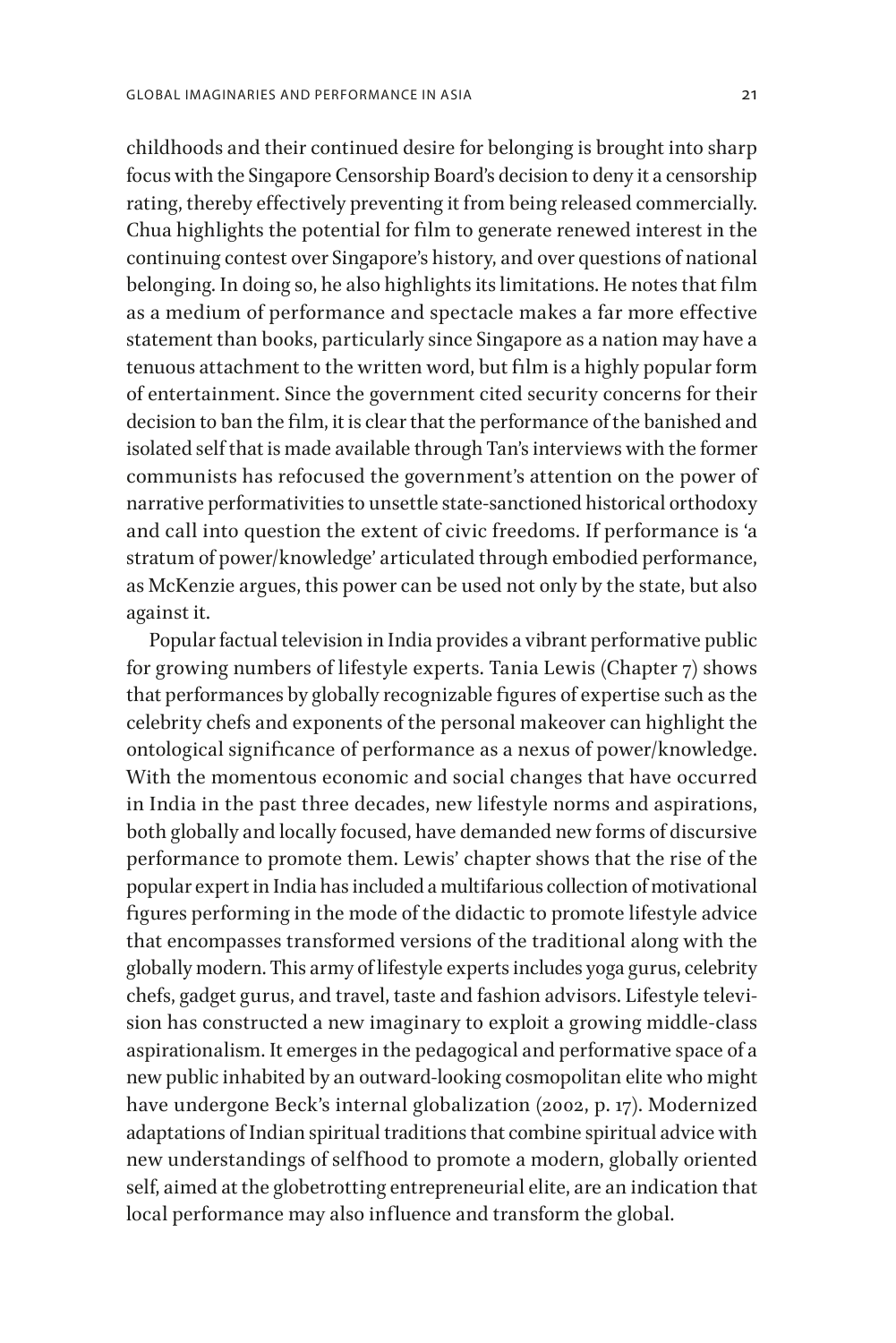If we were in any way sceptical about the validity of McKenzie's suggestion that we are in an age of global performance, the Shanghai International Exposition of 2010 would dispel any such doubts. William Peterson (Chapter 8) focuses on the Philippines Pavilion at the expo as a site for the promotion of a national narrative in the context of the global. Participants at the expo were given the opportunity to showcase their nation by engaging with the expo's overall theme of 'Better City, Better Life.' The Philippines was able to exploit the almost universally received view of the Philippines as a nation of performers to conflate forms of embodied performance, including dance and music with other paradigms of performance such as the organizational practices of communities or nations. For this reason, the pavilion deployed two registers of performance to define the nation and reimagine it through the concept of 'well performing cities.' The first recreated an imagined past that never really existed – indicated by an aesthetics of kitsch pseudo-ethnographic objects and stereotypical Filipino dishes to fulfil audience expectations of authenticity; the second imagines a future of global engagement predicated on the efficient performance of urban infrastructure and organizational capabilities. Drawing on Appadurai's conceptualization of the global era as defined by a range of 'scapes,' while focusing on the pavilion and its rehearsal of stereotyped images, Peterson shows how global transference involves new configurations of the local and global in unpredictable flows.

Mobile performances can provide the conditions for the reinvention of the local in the changing context of the global and create publics in which the processes of cultural negotiation and accommodation can play out. Chris Hudson (Chapter 9) investigates the publics created by *grobak* (mobile Indonesian food carts) that were imported from the Indonesian city of Yogyakarta for the 2012 Melbourne Festival. Performing as travelling objects, they moved from location to location around the city of Melbourne, selling Indonesian food and reconfiguring social space as they went. The publics created as they journeyed through the streets of Melbourne were both mediated and lived social spaces, since they provided, along with the satay and other Indonesian dishes, the technological means to Skype a corresponding *grobak* in Yogyakarta. Moments of globalness were generated when people eating lunch at a *grobak* in Melbourne could interact in real time with people eating lunch at a *grobak* in Yogyakarta. This reconfigured the local of Melbourne as a hybrid space – something in between the global and the local. The mode of technologized modernity that made this performance possible created a 'thirdspace' in which the imagined presence of the global could produce a magical moment of translocal co-presence constructed across time and space.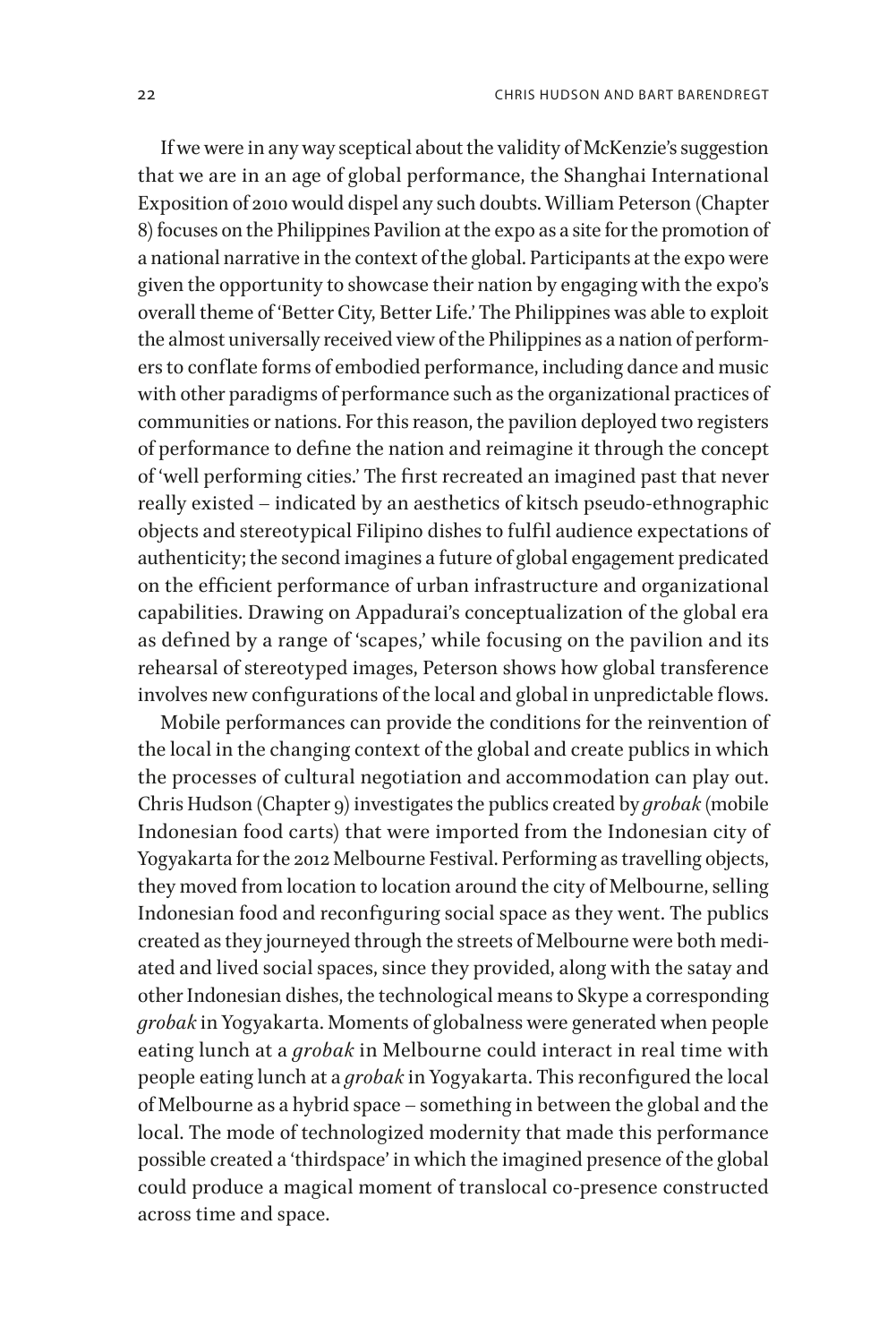Barendregt's chapter (Chapter 10) uses the instance of an Islamist flash mob in the Malaysian city of Shah Alam in late 2012 to explain how, in Muslim Southeast Asia, a long-standing Islamist visual and auditory repertoire is currently being re-shaped in and through its interaction with both a national public sphere and international trends, It also explains how a new-found repertoire of spectacular street performance provides Malay Islamists with the means to articulate everyday political concerns and local claims to the modern with global pop aesthetics. In doing so, his chapter moves away from the ways street spectacle and a remediation of such performances through social media have mostly been examined for progressive and 'artivist' causes only, showing little concern for conservative, poor, reactionary or, in this case, Islamist appropriation of the very same imagery, technology and formats. Barendregt's contribution aims to explain what is so appealing about the global format of the flash mob, and by whom, what and to what ends it is being mobilized locally in Southeast Asia. The flash mob, in its combination of mob politics and sheer commercialism, and its transgressive and attention-seeking noise, is shown to be a transitory and highly unstable genre that not only contributes to a new Southeast Asian Muslim imagery but also captures the spirit of a modern Malaysia in precarious times.

Focusing on moral, cultural and physical purity as normative modes of modernity, Jeroen de Kloet (Chapter 11) examines cinema as a site where Chinese reinscriptions of modernity can be performed. Selecting one film from each of 'three Chinas' – set in Hong Kong, Taiwan and Beijing – De Kloet approaches questions about a globally oriented modern China through the concept of 'sanitized modernities.' In urban environments permeated by global trends in consumption practices, fraught family and romantic relationships and changing social norms, amongst other issues, one aspect of modernity emerges as salient. Purity, in its metaphorical and physical senses, can become the boundary marker between global modernity and local tradition. Whereas modernity is imagined as a state where impurity and contamination have been largely banished, modernity, as performed in these examples from Chinese cinema, is an aspiration and a process, rather than a state to be achieved. The performance of modernity in the cosmopolitan enclaves of urban China can be understood as an aspect of the stratum of power/knowledge to which McKenzie refers. Imagined relationships of Chinese modernities to a Western modernity with its roots in the Enlightenment, are however, open to contestations and questions about the limitations of sanitized and purified modernity, especially in its intersection with gender and sexuality. Revisiting the multiple modernities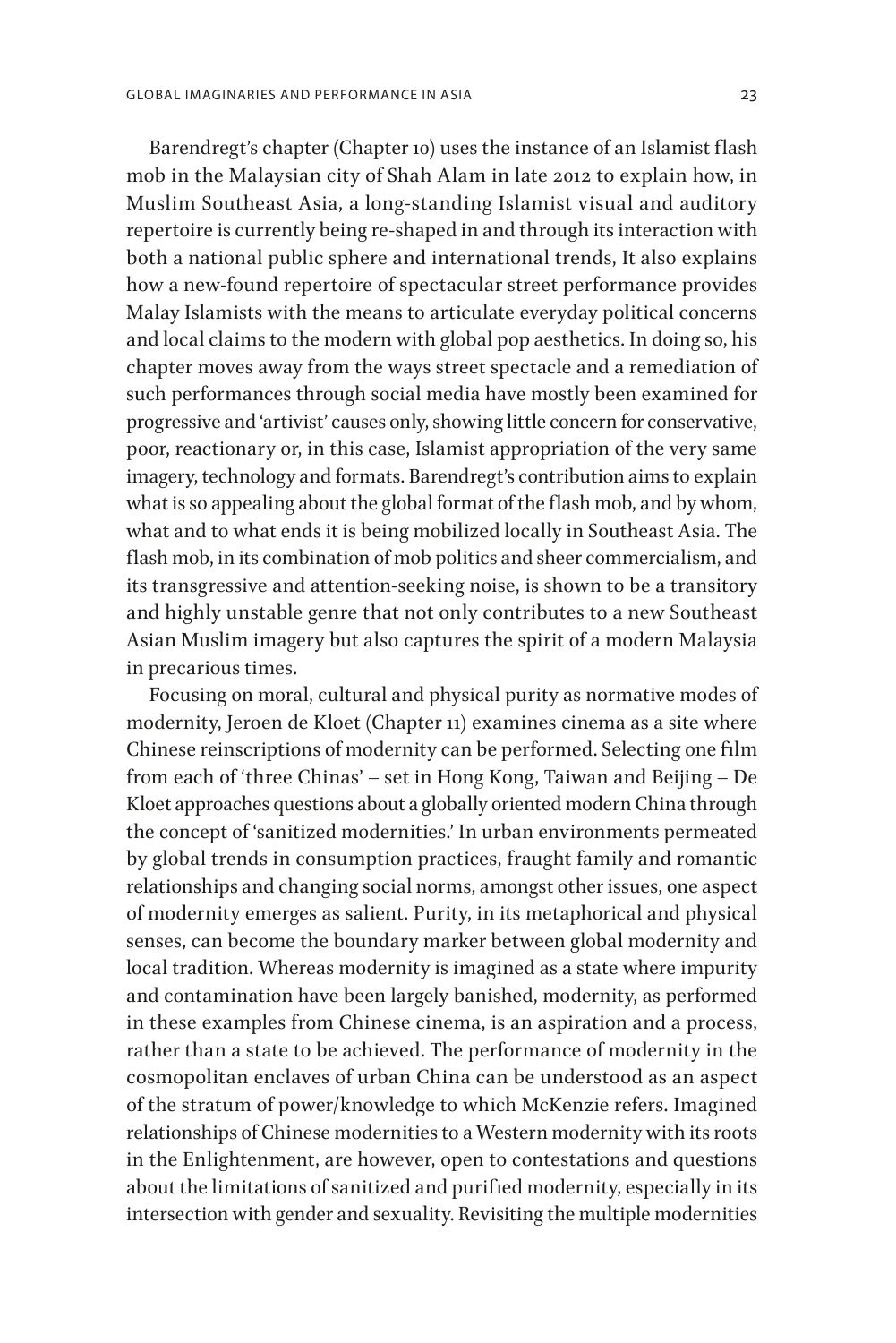thesis by locating purity and its binary opposite at the centre, De Kloet shows that global modernity can be relocated and reinvented in multiple sites and everyday acts.

In Chapter 12 we return to Indonesia. The city of Yogyakarta in central Java is a site of deep cultural significance, celebrated for its enduring and vibrant Islamic court tradition. This cultural tradition now merges, in a cosmopolitan space, with a modern economy and robust national political institutions. Yogyakarta's diverse population and reputation for tolerance made it the obvious choice to stage a performance by German theatre collective Rimini Protokoll. Barbara Hatley (Chapter 12) describes the collective's '100%' project – a globally transferable format adapted to local conditions that first appeared in 2008 as *100% Berlin*, as she investigates a 2015 production of the Indonesian iteration, *100% Yogya*. The performance can be understood as a mode of global transference for several reasons: the format has been used in a large number of cities around the world as it has moved from site to site; the Yogyakarta production was part of a season of arts and other events showcasing German artistic works; and because the many versions of '*100%*' are typified by an attempt to promote shared human values and individual characteristics as global and universal. In collaboration with local theatre group Teater Garasi, a hundred inhabitants of Yogyakarta were gathered together and asked, during the course of the performance, to express aspects of themselves that reveal differences and similarities, such as personal characteristics, religious behaviour, and daily activities. The performance of such a modern reflexive self seems not to be at odds with a more traditional orientation to community. A portrait is presented of the city as a unified and inclusive public, while at the same time celebrating difference. Hatley points out, however, that the production also reveals the limits to the tolerance of globally mobile citizens and the cosmopolitanization outlined by Beck when she describes the desire of some citizens to construct the Other of cosmopolitanism through racism, sexism and homophobia.

Together with the other chapters then, Hatley's contribution illustrates our contention that certain urban spaces and media technologies can be the locations of performative moments of cultural intensity through which new forms of consciousness may be refracted through local and global iterations of modernity. This book investigates a number of sites where new publics shaped by repertoires of performative practices can generate creative domains within which new imaginaries emerge along the local-global nexus.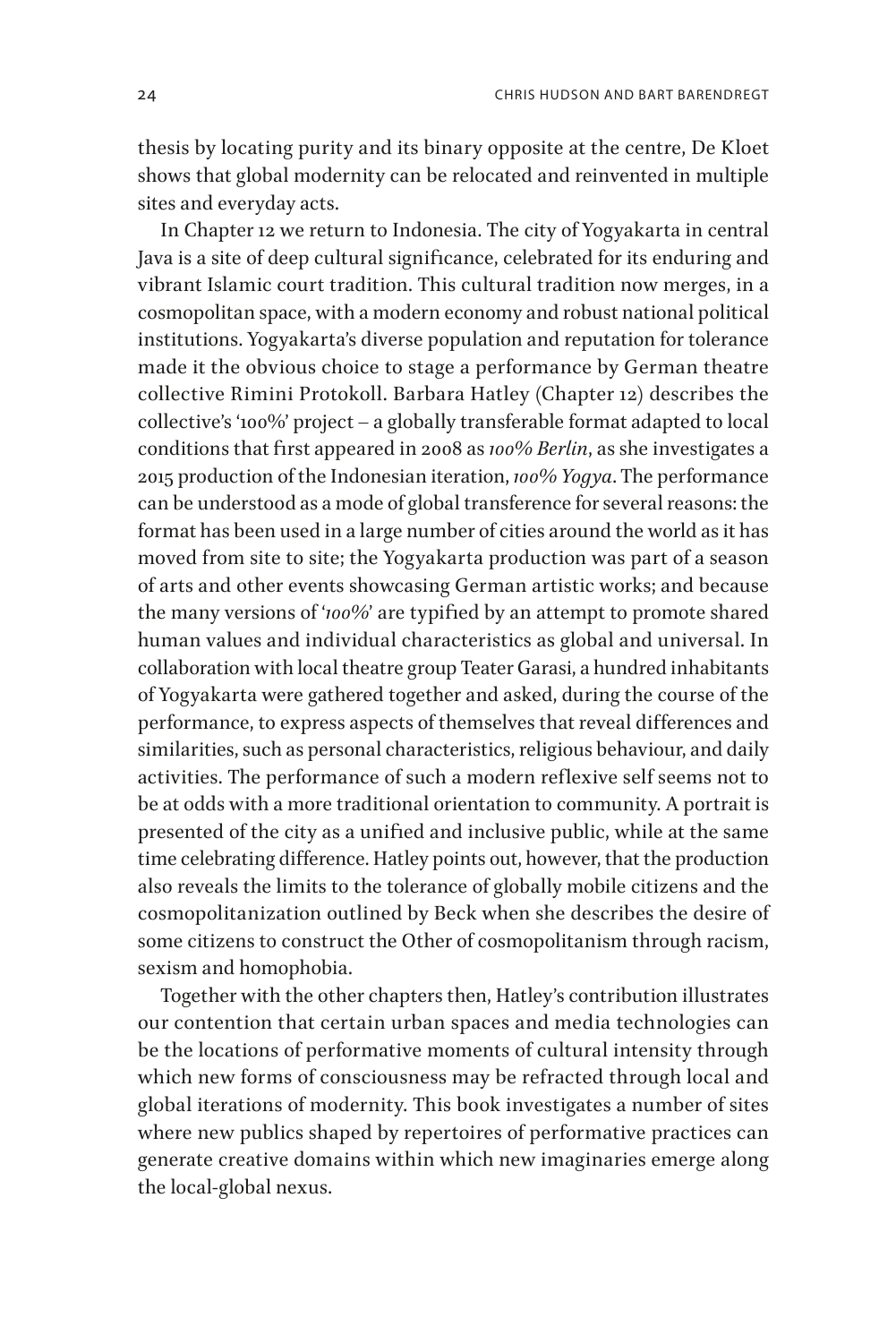### **Works Cited**

- Ahmed, Akbar S., and Hastings Donnan, eds. (1994) *Islam, Globalization and Postmodernity*. London: Routledge.
- Appadurai, Arjun (1996) *Modernity at Large: Cultural Dimensions of Globalization*. Minneapolis: University of Minnesota Press.
- Barlow, Tani E. (1997) *Formations of Colonial Modernity in East Asia*. Durham: Duke University Press.
- Beck, Ulrich (2000) *What Is Globalization?* Cambridge Polity Press.
- Beck, Ulrich (2002) 'The Cosmopolitan Society and Its Enemies.' *Theory, Culture and Society* 19.1-2: 17-44.
- Beck, Ulrich (2005) 'What Is Globalization? Some Radical Questions.' Interview by Danilo Zolo. *Jura Gentium: Rivista di filosofia del diritto internazionale e della politica globale*. http://www.juragentium.org/topics/wlgo/en/beck.htm.
- Beck, Ulrich, and Edgar Grande (2010) 'Varieties of Second Modernity: The Cosmopolitan Turn in Social and Political Research.' *British Journal of Sociology* 61.3: 409-443.
- Beck, Ulrich, and Natan Sznaider (2006) 'Unpacking Cosmopolitanism for the Social Sciences: A Research Agenda.' *British Journal of Sociology* 57.13: 2-23.
- Calhoun, Craig (2005) 'Public.' In Tony Bennet, Lawrence Grossberg and Meghan Morris, eds., *New Keywords: A Revised Vocabulary of Culture and Society*. Malden: Blackwell, 282-287.
- Chen, Kuan-Hsing (2010) *Asia as Method: Toward Deimperialization*. Durham: Duke University Press.
- Chen, Kuan-Hsing, and Beng Huat Chua (2007) *The Inter-Asia Cultural Studies Reader*. London: Routledge.
- Chow, Rey (2007) 'Afterword.' In Edwin Jurriëns and Jeroen de Kloet, eds. *Cosmopatriots: On Distant Belongings and Close Encounters*. Amsterdam: Rodopi, 291-294.
- Chu, Yiu-wai, and Eva Kit-Wah Man (2010) 'Introduction.' In Yiu-wai Chu and Eva Kit-Wah Man, eds., *Contemporary Asian Modernities: Transnationality, Interculturality, and Hybridity*. Bern: Peter Lang, 9-24.
- Chua, Beng Huat (2012) *Structure, Audience and Soft Power in East Asian Pop Culture*. Hong Kong: Hong Kong University Press.
- Chua, Beng Huat (2015) 'Inter-Asia Referencing and Shifting Frames of Comparison.' In Carol Johnson, Vera Mackie and Tessa Morris-Suzuki, eds., *The Social Sciences in the Asian Century*. Canberra: ANU Press, 67-80.
- Chua, Beng Huat, and Koichi Iwabuchi, eds. (2008) *East Asian Pop Culture: Analysing the Korean Wave*. Vol. 1. Hong Kong University Press.
- Collier, Stephen J., and Aihwa Ong (2005) 'Global Assemblages, Anthropological Problems.' In Aihwa Ong and Stephen Collier, eds., *Global Assemblages: Technology, Politics, and Ethics as Anthropological Problems*. Malden: Blackwell, 3-21.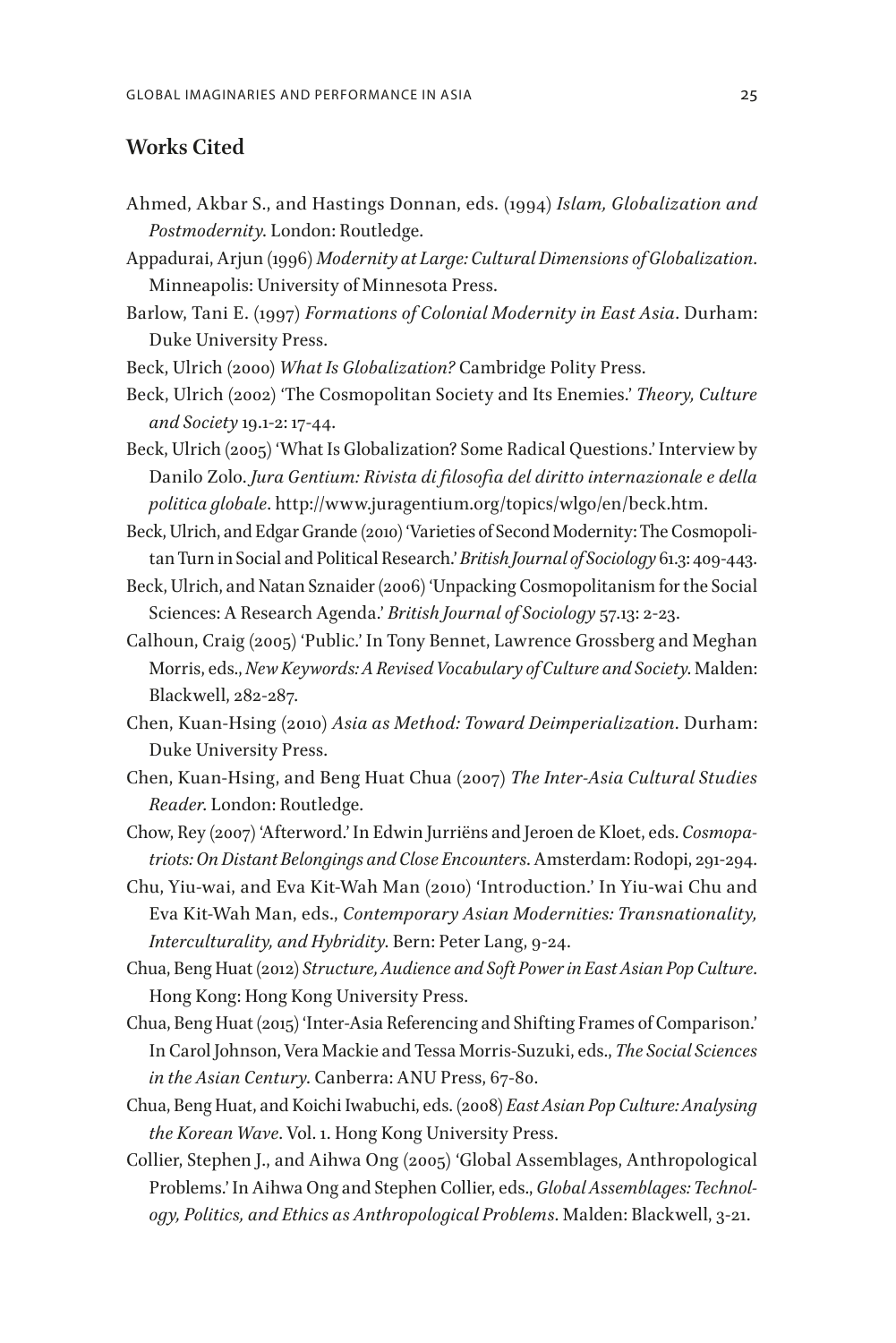- Cooper, Frederick (2005) *Colonialism in Question: Theory, Knowledge, History*. Berkeley: University of California Press.
- Dirlik, Arif (2010) 'Asian Modernities in the Perspective of Global Modernity.' In Yiu-wai Chu and Eva Kit-Wah Man, eds., *Contemporary Asian Modernities: Transnationality, Interculturality, and Hybridity*. New York: Peter Lang, 27-54.

Eisenstadt, S.N. (2000) 'Multiple Modernities.' *Daedalus* 129.1: 1-29.

- Fung, Anthony (2006) '"Think Globally, Act Locally": China's Rendezvous with MTV.' *Global Media and Communication* 2.1: 71-88.
- Fung, Anthony, ed. (2013) *Asian Popular Culture: The Global (Dis)continuity*. New York: Routledge.
- Gaonkar, Dilip P., ed. (2001) *Alternative Modernities*. Durham: Duke University Press.
- Gaonkar, Dilip P. (2002) 'Toward New Imaginaries: An Introduction.' *Public Culture*  14.1: 1-9.
- Giddens, A. (1990) *The Consequences of Modernity*. Cambridge: Polity Press.
- Goh, Beng-Lan (2015) 'Uncertainties, Perils, and Hope of an Asian Century: A View from Southeast Asia.' *Cultural Dynamics* 27.2: 203-213.
- Iwabuchi, Koichi (2002) *Recentering Globalization: Popular Culture and Japanese Transnationalism*. Durham: Duke University Press.
- Iwabuchi, Kōichi, Stephen Muecke, and Mandy Thomas, eds. (2004) *Rogue Flows: Trans-Asian Cultural Traffic*. Hong Kong: Hong Kong University Press.
- Jung, Sun (2010) *Korean Masculinities and Transcultural Consumption: Yonsama, Rain, Oldboy, K-Pop Idols*. Hong Kong: Hong Kong University Press.
- Loxley, James (2007) *Performativity*. London: Routledge.
- McKenzie, Jon (2001a) 'Performance and Global Transference.' *TDR/The Drama Review* 45.3: 5-7.
- McKenzie, Jon (2001b) *Perform or Else: From Discipline to Performance*. London: Routledge.
- Mee, Wendy, and Joel S. Kahn (2012) 'Introduction.' In Wendy Mee and Joel S. Kahn, eds., *Questioning Modernity in Indonesia and Malaysia*. Singapore: NUS Press, 1-18.

OED (n.d.) 'Performance.' *Oxford English Dictionary*. Oxford: Oxford University Press.

- Prakash, Gyan (1999) *Another Reason: Science and the Imagination of Modern India*. Princeton: Princeton University Press.
- Rabinow, Paul (1989) *French Modern: Norms and Forms of the Social Environment*. Cambridge, MA: MIT Press.
- Rofel, Lisa (1999) *Other Modernities: Gendered Yearnings in China after Socialism*. Berkeley: University of California Press.
- Schechner, Richard (2000) 'Performance as a "Formation of Power and Knowledge."' *TDR/The Drama Review* 44.4: 5-7.
- Shin, Hyunjoon (2013) 'K-pop, the Sound of Subaltern Cosmopolitanism.' In Kōichi Iwabuchi, Eva Tsai, and Chris Berry, eds., *Routledge Handbook of East Asian Popular Culture*. London: Routledge, 116-123.